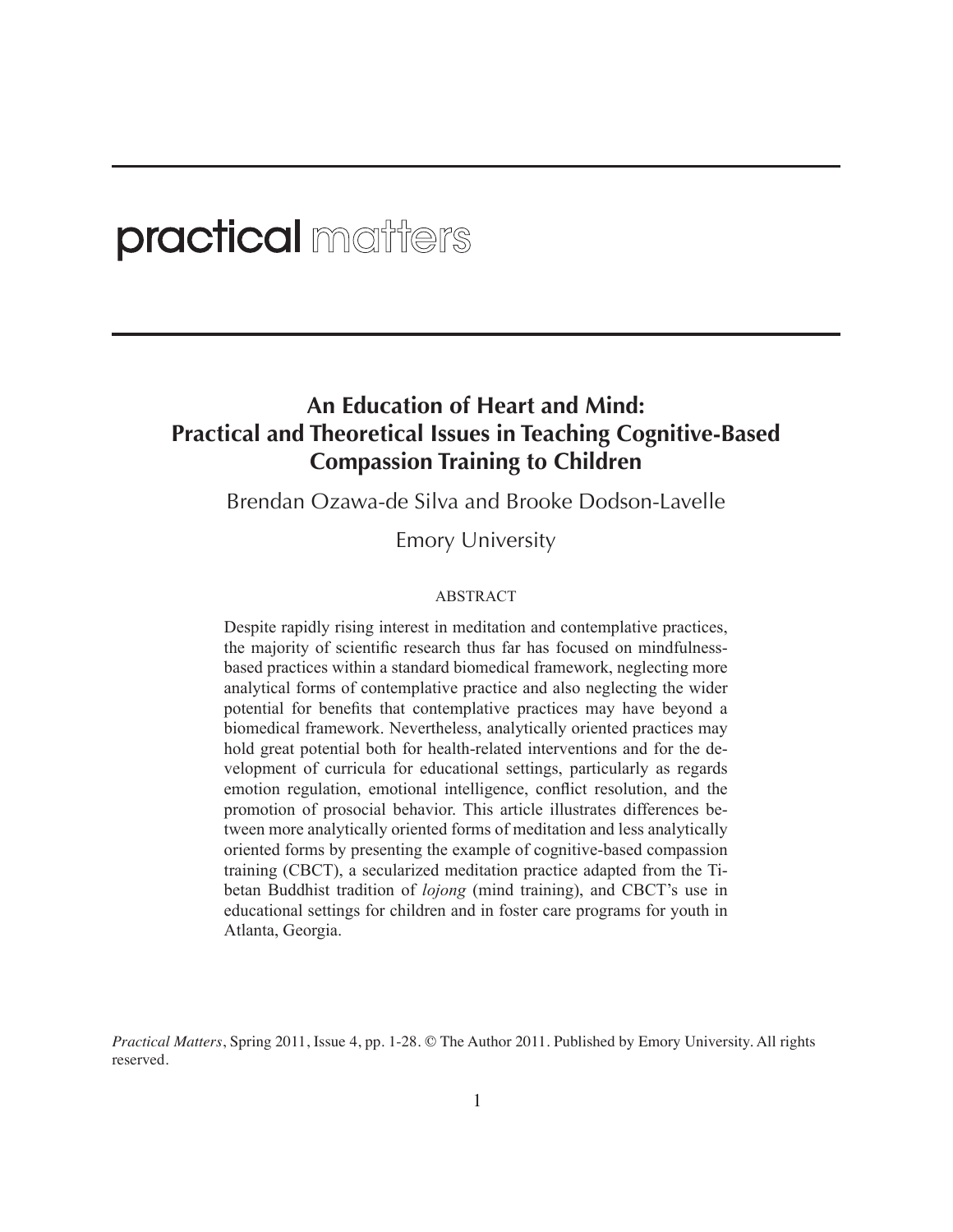## *Introduction1*

C Look at this sweater. I love it. It's comfortable, it keeps me warm, and my dad gave it to me,<br>so when I wear it, I think of him. But it didn't come from nowhere. Where did it come from?<br>What else do I need to have this so when I wear it, I think of him. But it didn't come from nowhere. Where did it come from? What else do I need to have this sweater? What does it *depend on*?"

We were sitting in a classroom of the Paideia School in Atlanta, Georgia, in front of a group of twenty or so children, ages six and seven. Our aim was to test out whether we could teach them cognitive-based compassion training (CBCT), a secularized form of compassion meditation derived from the Tibetan Buddhist tradition of *lojong*, or "mind training." The protocol, developed for Emory University undergraduates and adults, is an involved process that moves through various topics leading to the development of an engaged compassion that encompasses all people without distinction. We had spent the first several weeks just trying to teach them to sit still and attend to their breath and body sensations; we then turned to the relationship between how people feel and how they behave. This week the theme was unusually heady, one that even adults could find hard to grasp: interdependence.

"You need you!" shouted one of the children.

I paused, slightly disconcerted. It wasn't an answer I had been expecting. "Yes, that's true. I need me. What else do I need for this sweater?"

"You need your dad," said another.

"Yes, certainly. If I didn't have my dad, I wouldn't have this sweater. So, did my dad make this sweater? Do I just need my dad? Dads make sweaters?"

As expected, they found that idea ridiculous. "No, he bought it!" said someone.

"So what did he need so that he could buy it?"

"A store," "money," came the replies.

 "And the store? Do they make the sweaters? Where do the sweaters come from? Are there magical trees that you can just pluck sweaters out from?"

They quickly caught on to the game. Of course sweaters don't come from trees—you need wool (where does that come from? Sheep!); you need shears (amazing that six-year-old children know about shears!); you need farms, farmers, trucks, roads (and who makes the roads and the trucks, and what are they made out of?); and all these people need parents, and their parents' parents, and houses, and food (and the people who make the food, and their parents, and their houses . . . ); and the list goes on and on. They were taking no time to catch on to the idea that even a simple item like a sweater was part of an interdependent web that stretched out to encompass a vast network of relationships.

"And where does it end?" I asked them at last. Here was the punch line, but it didn't even take them a full second to answer.

"It doesn't!" they shouted joyfully. "You need the whole world!"

"That's right," I said. "You need the whole world."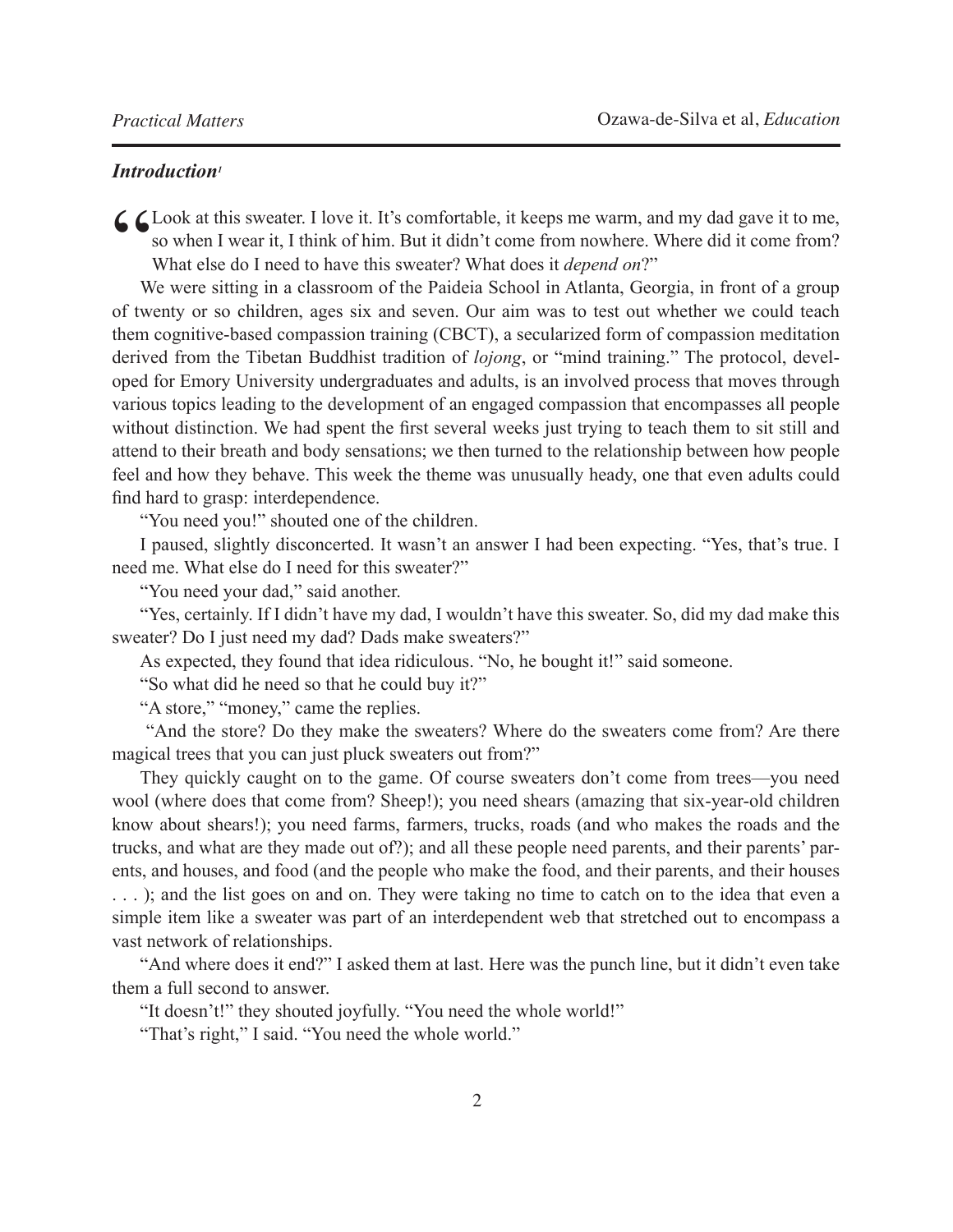Then, one of them looked up at us with a quizzical expression. "Even kids?"

That was something I hadn't thought of before. But, of course, it was obvious once you thought about it. Once again, the children were displaying insights that would have been profound even coming out of the mouths of adults. They had managed to take an abstract concept that we had struggled to find a way of teaching to them, and they had brought it home, all the way to themselves. The children were silent awaiting a response.

I nodded. "Yes, even kids."2

 $\mathcal{R}$  **\***  $\mathcal{R}$  **\***  $\mathcal{R}$ 

In recent years, interest in contemplative practices has increased dramatically. Mounting evidence from research studies suggests that various forms of meditation have demonstrable effects on physiological and psychological function and well-being.<sup>3</sup> A large part of this recent research has focused on "mindfulness-based" practices and their ability to alleviate stress in adult clinical populations. Significantly less attention has been devoted to children and youth populations, to practices other than mindfulness, and to the broader salutary effects that contemplative practices may have beyond a standard biomedical framework, such as the promotion of positive mental health and resilience, or the alleviation of dysphoria and existential suffering.<sup>4</sup>

Against this backdrop, we developed a curriculum for elementary school children and adolescent youth that employs a secular and analytically oriented style of meditation that can not only teach children the practices of mindfulness and attention but also facilitate their emotional intelligence and moral-emotional development through the practices of self-compassion, equanimity, empathy, and engaged compassion for others. The aim of the program was to see if empathy, prosocial attitudes and behaviors such as compassion, and a reduction in negative stereotype and bias could be effectively taught in an experiential way through a contemplative pedagogy to children in these age groups in developmentally appropriate ways.<sup>5</sup> Considering that positive emotions and social connectivity are being tied increasingly to health outcomes in later life, as we note later in this article, the ability to inculcate or enhance such factors early in life would have significant implications for education and public health.

This article presents our work with children for the first time and investigates a number of the theoretical questions raised by it that are pertinent to the study of contemplative practices and that are relevant to a number of fields, including religious studies, anthropology, comparative religious ethics, and practical theology. We first outline, for purposes of comparison, the main mindfulnessbased practices currently being employed and studied in meditation research. We then present cognitive-based compassion training (CBCT), an analytically oriented meditation protocol developed for adults and undergraduate students, and explain its provenance and special features. By "analytical meditation" (Tib. *dpyad sgom*) we mean a style of meditation that actively incorporates intellectual analysis into the meditation session to gain a deeper understanding of, or reorient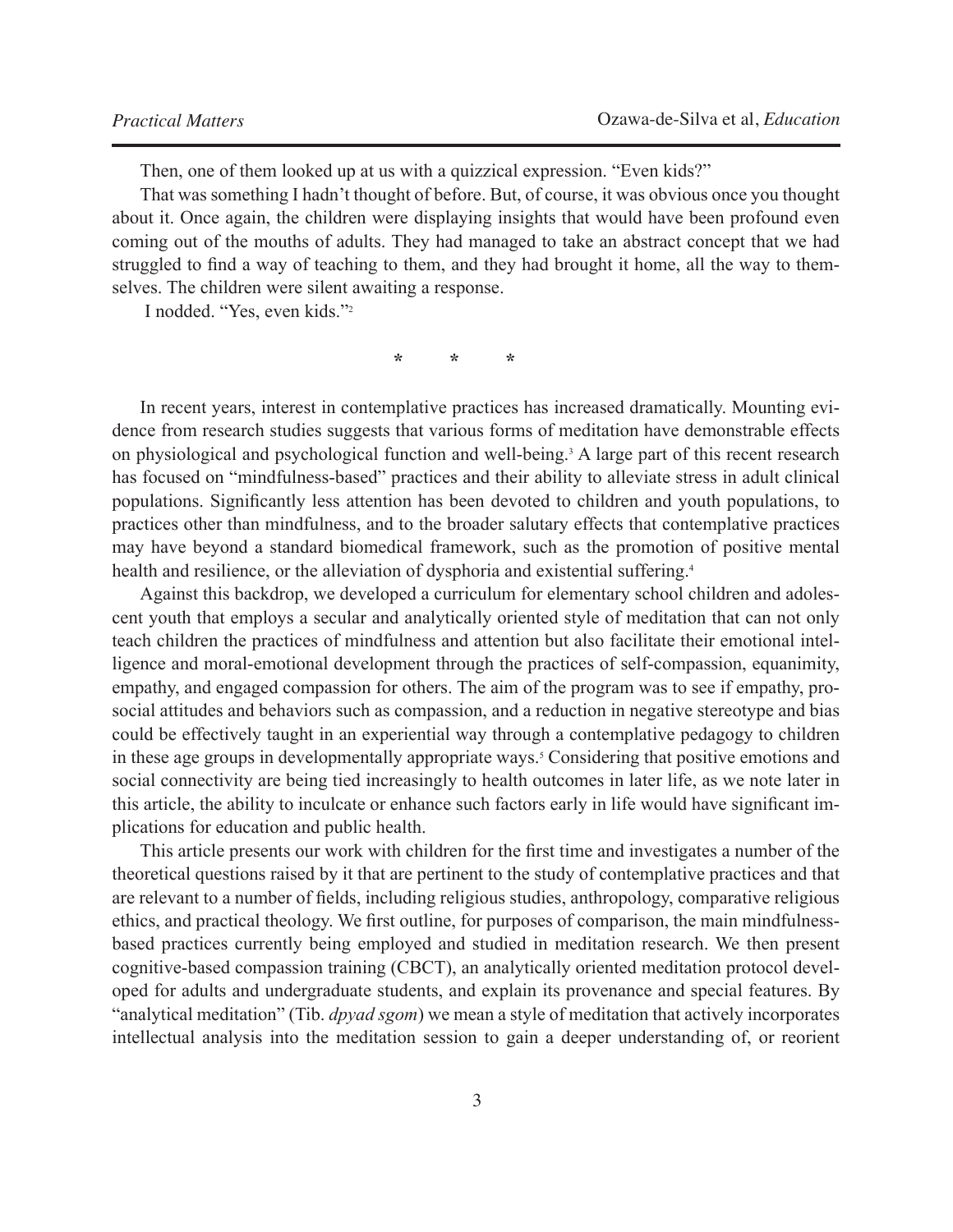one's perspective on, a particular topic.<sup>6</sup> We argue that although CBCT incorporates the elements of mindfulness meditation and lovingkindness (*metta*) meditation, which are increasingly being taught in educational settings, it represents a distinctive style of contemplative practice that has unique features.7 As a style of meditation that relies heavily on analysis and cognitive reappraisal, we argue that it may be of particular interest to educators and that it deserves further study and exploration. We then explain how we adapted CBCT to younger populations such as the children at the Paideia School and children in Atlanta's foster care system.

Less analytically oriented contemplative practices tend also to be less explicitly tied to normative questions of meaning and ethical discernment. Analytical practices, however, explicitly aim to transform an individual's subjectivity for greater individual and social well-being by reorienting perspectives and encouraging the active cultivation of positive traits such as empathy, impartiality, and compassion on the basis of this reorientation. They therefore raise very serious and fundamental questions about the secularization and scientific study of contemplative practices—questions that have been too often passed over in the scientific study of contemplative practices, which has thus far concentrated on less analytically oriented techniques. We therefore present our own understanding of how the study of analytical contemplative practices requires, and can help to further, a paradigm shift in our understanding of health and well-being that goes beyond strictly biomedical or religious domains. We then present an initial model, based on the idea of "embodied cognitive logics," for understanding how contemplative practices can be studied scientifically and implemented in a secular manner while navigating between the two rocky bluffs of religious and cultural relativism, on the one hand, and a reductionist and totalizing picture of human spirituality, on the other.<sup>8</sup> We conclude by noting additional questions regarding the secularization and scientific study of contemplative practices that lie beyond the scope of this article, but which should be kept in mind and hopefully addressed by other scholars as work in this area progresses.

#### *Mindfulness-Based Programs*

When we think of the word "meditation," several things may come to mind: a simple relaxation technique, a trance-like state, emptying the mind of thoughts, or communion with the divine. To think of meditation as a single practice or technique, however, can be very misleading, given the fact that there are many traditions of meditation and a wide variety of meditation techniques, often with completely different goals, many of which may be tied closely to a religious worldview.<sup>9</sup>

One of the best-known and most commonly researched meditation programs is Mindfulness-Based Stress Reduction (MBSR), developed by Jon Kabat-Zinn at the University of Massachusetts Medical Center. Interestingly, although Kabat-Zinn has acknowledged drawing from Buddhist practices and sources in constructing it, MBSR does not correspond to any single Buddhist contemplative practice or tradition.10 Rather, it is a secular behavioral medicine program that combines mindfulness meditation training with yoga and psycho-social skills training. The program is typi-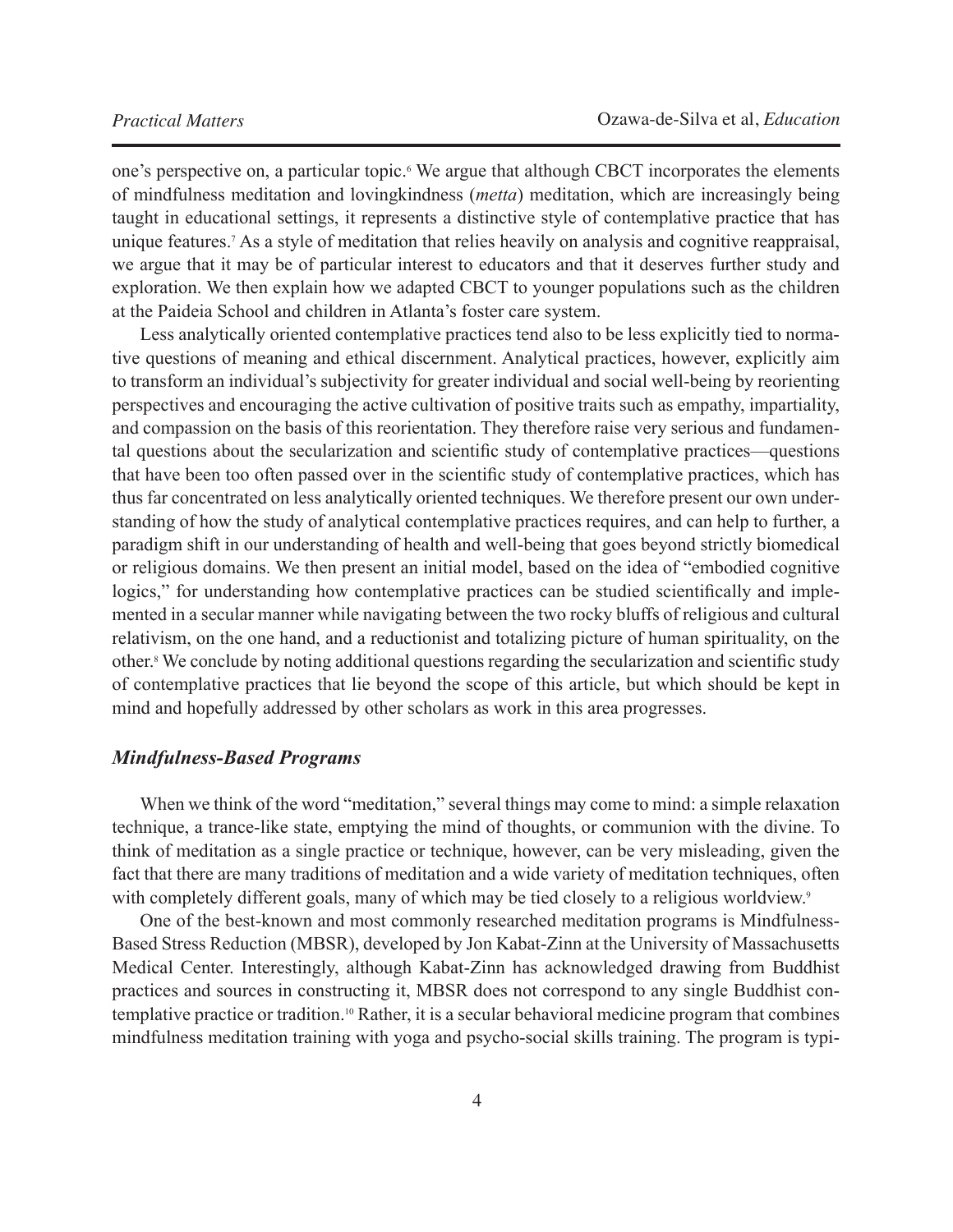cally delivered in a group format: mixed groups of up to thirty participants meet once per week for two hours over the course of eight to ten weeks. The program is designed to help individuals reduce stress and see "that there is a way of being, a way of looking at problems, a way of coming to terms with the full catastrophe that can make life more joyful and rich than it otherwise might be, and [to give them] a sense also of being somehow more in control."<sup>11</sup> This is accomplished through the moment-to-moment practice of "mindfulness," which is defined as the act of "paying attention in a particular way: on purpose, in the present moment, and non-judgmentally."12 Instructors further encourage practitioners to nurture self-acceptance, cultivate "non-doing," and learn how to "shift over to a 'being' mode" (rather than a "doing" mode).<sup>13</sup>

Building off of Kabat-Zinn's work, Shapiro et al. have proposed a model of mindfulness which involves three axioms: intention (one's aim or goal in the meditation practice), attention, and attitude (paying attention in an accepting and affectionate way), which they argue are the three key mechanisms of mindfulness.14 By attending with open, non-judgmental awareness and with a particular intention, one can learn to re-perceive a situation in a way that leads to positive change. Thus, a key aspect of this style of mindfulness practice is that it involves changing one's relationship to thoughts rather than altering the content of such thoughts.<sup>15</sup> Furthermore, proponents of this style claim that through the process of reperceiving, one develops insight and learns to "attend to the information contained in each moment," thereby affording the practitioner the capacity to interrupt the automatic habitual reactive patterns, clarify their personal values, and, through exposure, develop cognitive and emotional flexibility in responding creatively to situations. A growing body of evidence supports the idea that mindfulness practices have significant potential to reduce stress, likely by breaking the seemingly automatic habitual tendencies that individuals have to react, rather than respond, to stressful situations, and by reducing the negative impact of recurring distressing thoughts.<sup>16</sup>

Other mindfulness-based programs, including Mindfulness-Based Cognitive Therapy (MBCT), developed largely by Teasdale and Segal, have incorporated more explicit cognitive mechanisms. MBCT integrates aspects of Cognitive-Behavioral Therapy for depression with elements of MBSR programs.17 Although MBCT can be seen in some ways as a combination of MBSR and CBT, the CBT elements are not integrated directly into the meditation practice itself and are not aimed at changing the contents of thoughts per se. As Teasdale and Segal note, "Unlike CBT, there is little emphasis in MBCT on changing the content of thoughts; rather, the emphasis is on changing awareness of and relationship to thoughts. Aspects of CBT included in MBCT are primarily those designed to facilitate 'decentered' views, such as 'thoughts are not facts' and 'I am not my thoughts.'"18 In terms of the degree of cognitive reappraisal employed in MBCT, therefore, it appears to differ little from MBSR, which also includes the ideas that "thoughts are not facts" and "I am not my thoughts."

More recently, researchers have begun exploring the ways in which analytically oriented practices, such as cognitive-based compassion training (CBCT), may not only reduce immune reactiv-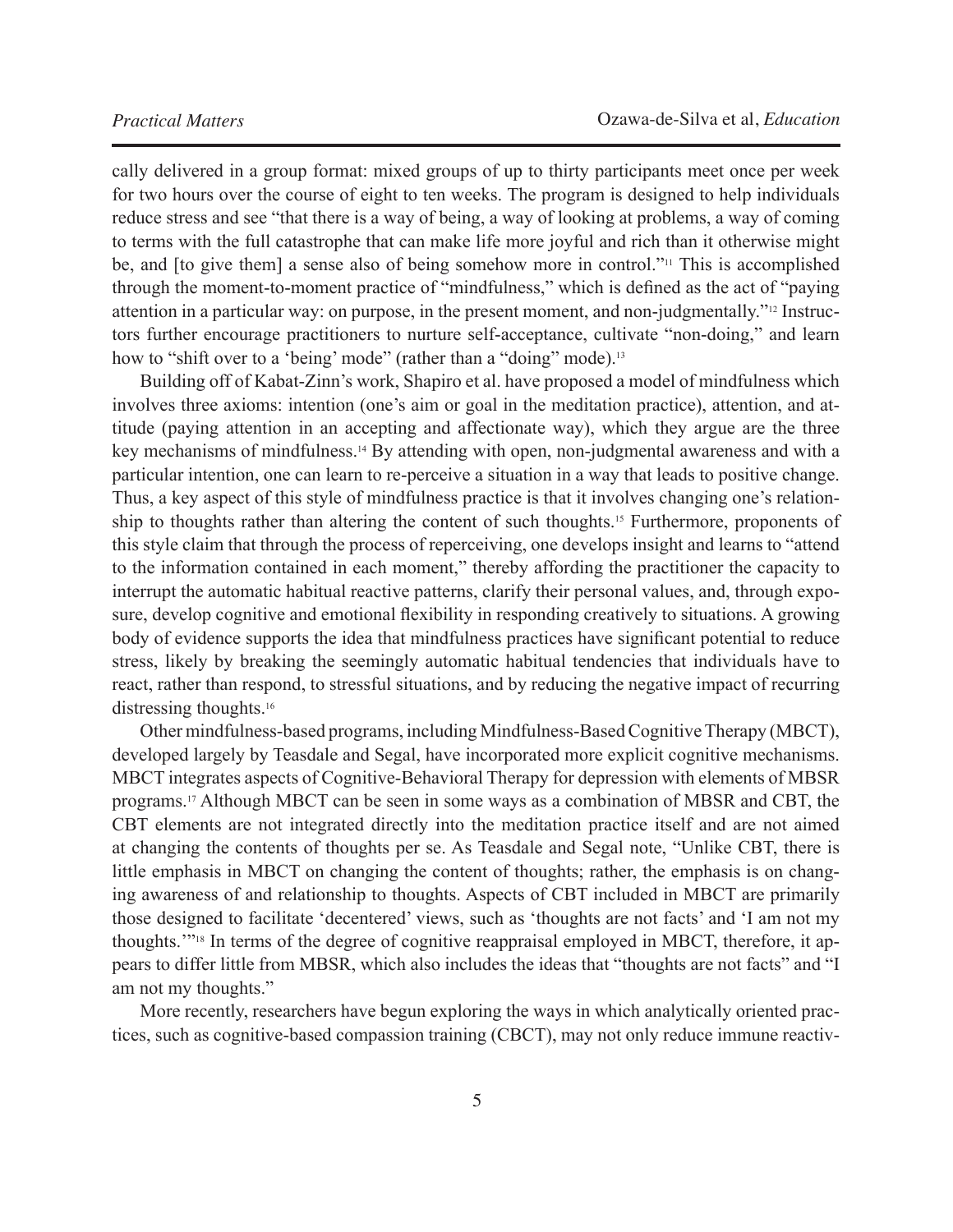ity to psychosocial stress but also increase emotional awareness and emotional intelligence. Rather than simply learning to change one's relationship to thoughts (e.g. seeing thoughts as unreal) as is often taught in mindfulness-based meditation programs, compassion training requires practitioners to actively work with their emotions and cognitive appraisals in order to release resentment, hostility and indifference toward others and develop a deep feeling of affection for, and positive connection with, others. CBCT and related practices can therefore be seen as more normative in aim and scope than MBSR and MBCT. If effective, such practices would improve not only relationships but also health, as studies have shown that social connectivity has a protective effect against a wide range of factors, including stress, depression, and PTSD.19 Psychosocial stress, including depression or a perceived sense of social isolation, can also trigger the production of pro-inflammatory cytokines, which have been implicated in a host of chronic disorders. Raison, Principal Investigator on several key CBCT studies at Emory University, and his colleagues have demonstrated that college students who are taught and practice cognitive-based compassion training show reduced emotional upset in response to stress, as well as less activation of autonomic and immune pathways that have been implicated in the development of a host of chronic, stress-related illnesses, including depression, heart disease, obesity, diabetes, and dementia.20 It may be the case that learning to see others as sources of social support rather than as social threats can increase connectivity and reduce immune reactivity.21 Contemplative practices seem therefore to have health benefits related to the reduction of stress, improvement of immune function, and other positive health outcomes; however, their salutary effect may go beyond this, to encompass the promotion of optimal modes of health and healing.

# *Shifting Paradigms in Understanding Health and Well-being*

Related to the increased interest in contemplative practices is another trend: a gradual shift in our contemporary view of human health and well-being away from a strictly biomedical paradigm of health towards a more holistic and encompassing paradigm of health and well-being. According to the biomedical paradigm, which has long dominated discourse on health in Western societies, health is understood primarily through a negative definition: health (physical or mental) is the absence of disease. A positive understanding of health is not present in this paradigm. Furthermore, disease is typically understood narrowly and does not include generalized dysphoria, a lack of purpose or meaning in one's life, a lack of meaningful relationships, or what has been called existential suffering.<sup>22</sup>

The biomedical paradigm is powerful and effective, but its limitations are increasingly being discussed, and attempts to understand the full scope of human suffering and well-being through a biomedical paradigm have come under severe criticism.23 Medical anthropologists such as Arthur Kleinman and others have expressed concern that the "medicalization" of human suffering whereby mental, social, and existential suffering is either reduced to the level of mental disease or,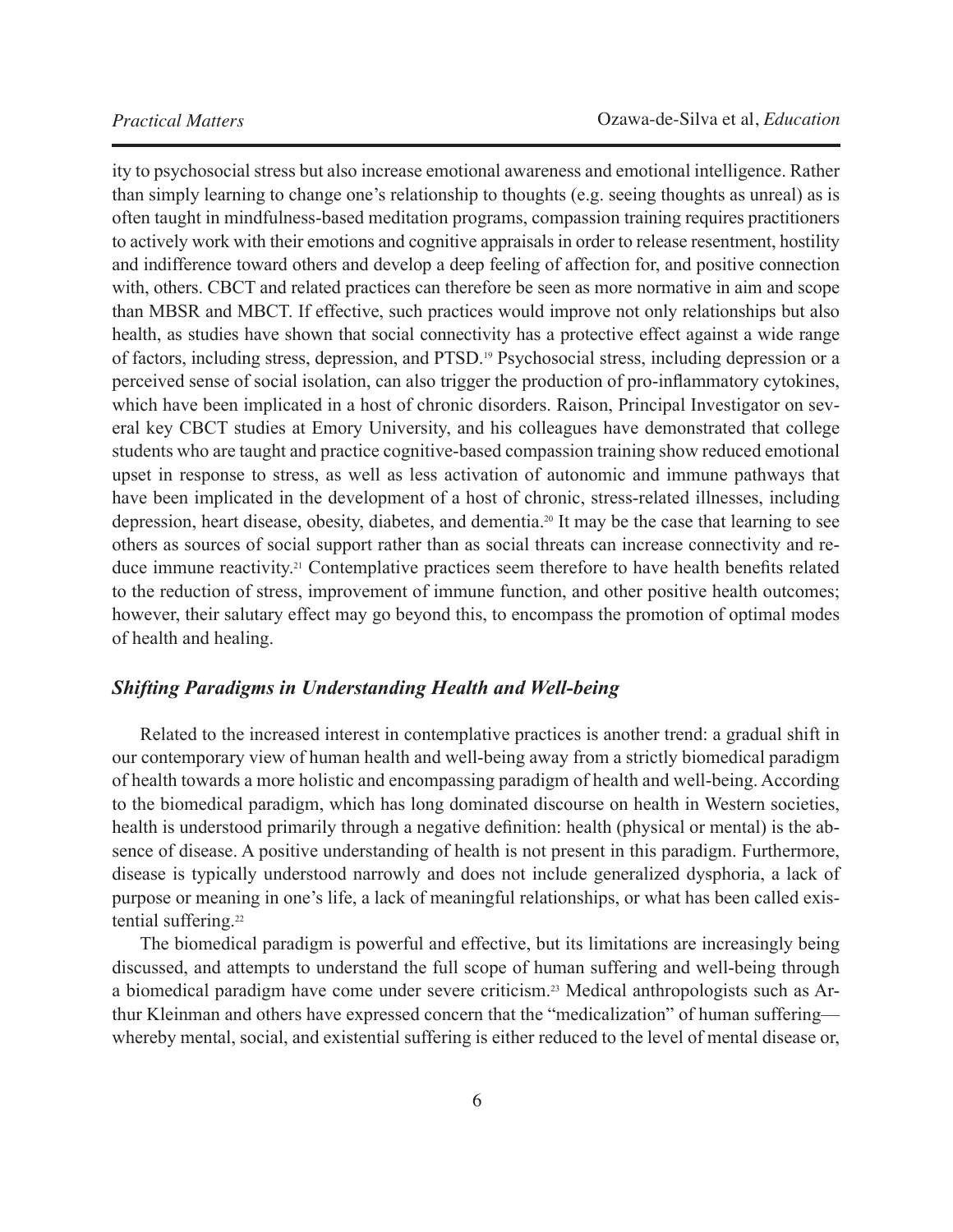if it cannot be, is discounted altogether—reduces the complexity of human experience to simplistic and often unhelpful categories (such as "disease" and "cure," narrowly understood).<sup>24</sup> Such a reduction does a disservice to individuals who are undergoing very real suffering, yet who do not suffer from a diagnosed medical disorder, and whose suffering may therefore go unrecognized or be trivialized.

An understanding of health that is restricted solely to the presence or absence of biomedically recognized diseases is highly truncated and cannot possibly accommodate the full scope of subjectivity in human life associated with well-being, happiness, and suffering. Not only is it extremely limited but it may not even be as useful as measures tied to subjective experience when evaluated in terms of predictive or analytic power, even in strictly health-related questions. Corey Keyes, for example, has shown that an understanding of positive mental health, or "flourishing," can be just as important or even more important than an understanding of mental illness, even when it comes to concrete factors such as predicting the likelihood of future mental illness or suicide.<sup>25</sup>

Recently, this recognition of the limitations of a strictly biomedical paradigm has resulted in a great openness to the role of religion, spirituality, and positive psychology in health and wellbeing. Although Jon Kabat-Zinn talks about this "paradigm shift" in his first book, *Full Catastrophe Living,* which still serves as one of the main reference books for the practice of MBSR, it seems that this paradigm shift is occurring gradually, and that the scientific study of meditation has been accompanied by a "medicalization" of meditation.<sup>26</sup> Perhaps due to the constraints of standard research protocols designed to evaluate the efficacy of drugs and other similar types of intervention, researchers often continue to conceptualize the efficacy of meditation as a simple "dose-response" and fail to consider a host of other factors essential to the efficacy of a particular meditation intervention, including the role of the teacher, participants' practice goals and expectations, and treatment fidelity, to name a few. Most important, perhaps, is the fact that unlike a drug or surgical operation, meditation is an activity that takes place within the mind of the subject and does not involve a standard physical procedure; this fact renders a host of standard procedures used in medical research, such as the placebo, problematic.<sup>27</sup>

 There are, of course, other powerful paradigms for understanding the well-being and health of individuals, namely those contained in religious world views. Unlike biomedicine, which tends to eschew questions of meaning, most religious traditions do concern themselves with existential questions that are typically associated with the question of meaning and the establishment of meaningful relationships (human or divine).28 Importantly, while biomedicine lacks a positive definition of health, religions typically do offer positive conceptions of health and well-being: be they salvation, enlightenment, or a kind of spiritual flourishing.

A problem remains, however, as long as these two dominant paradigms are considered to be the only options. The biomedical paradigm is broadly considered "universal" or "secular," in the sense that it can be examined and implemented in the public sphere and is not dependent on a particular religious worldview or ideology. A religious paradigm is not. Although we can speak of the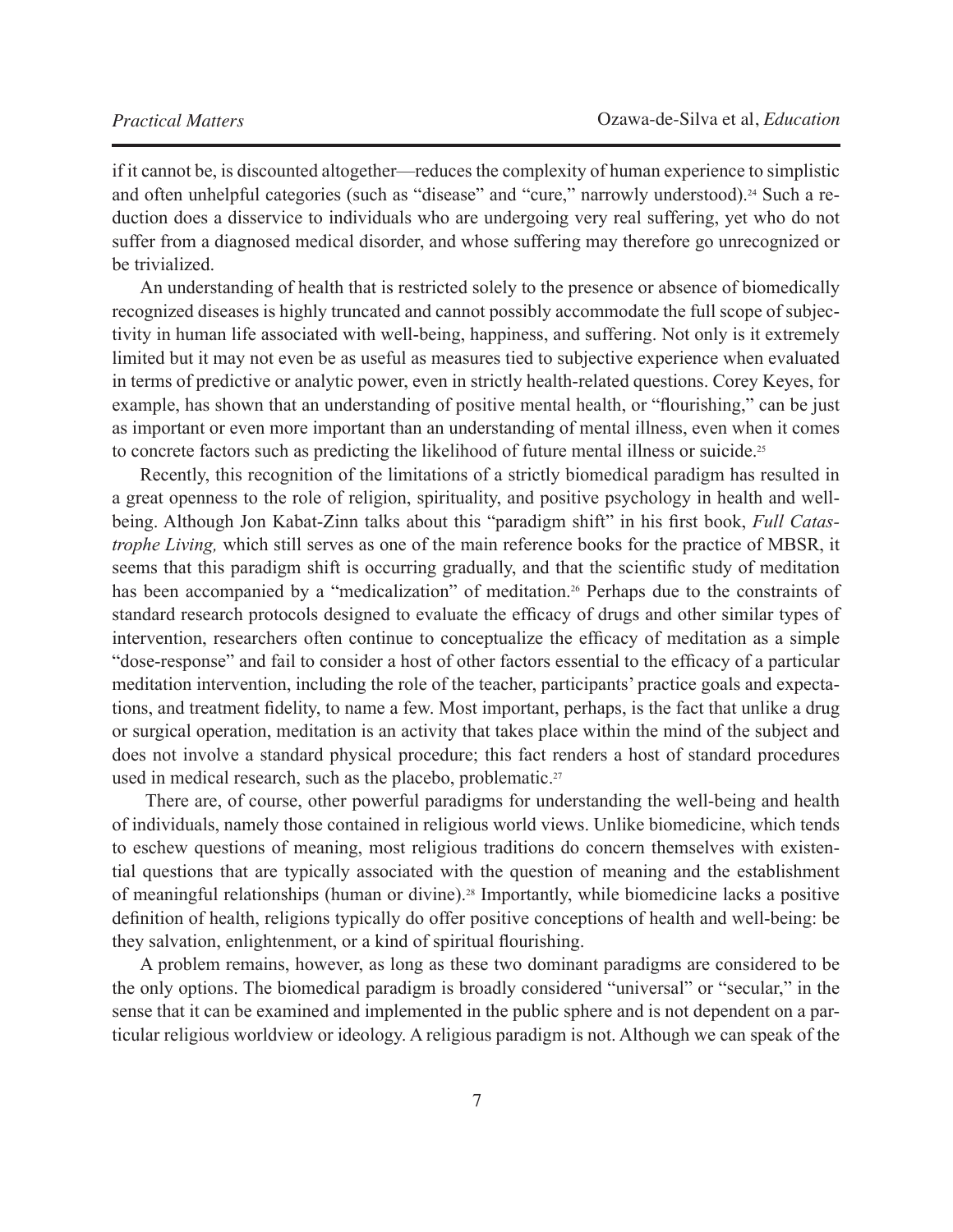role of "religion" in health and well-being, we recognize that there are many religions with diverse and often conflicting views of ultimate well-being and of the causes and nature of human existence and suffering. If the only two options available to us are the biomedical paradigm and the religious paradigm, we lack a common ground where we can speak of questions that are broader than the biomedical paradigm allows, yet common to all human beings and not the specific provenance of one religious tradition or another.

There is, therefore, a strong need for the theoretical and practical exploration of a middle space between these two paradigms, a space for what we might tentatively call "secular ethics," "spirituality," or "basic human values."<sup>29</sup> There is a wide literature on the idea of the "secular,"<sup>30</sup> of course, including the discussion of whether this term and its counterpart, "religion," are inescapably Western constructs. Indian scholars from Amartya Sen to the present Dalai Lama, however, have argued that "secular" takes on a different meaning in the Indian context, where it does not mean anti-religious but rather a lack of partiality (positive or negative) towards any religious tradition, thereby implying a tolerance towards religious differences.<sup>31</sup> Sen calls it "the 'neutrality' interpretation of secularism that has emerged powerfully in India," namely, "the secular demand that the state be 'equidistant' from different religions (including agnosticism and atheism).  $\ldots$ <sup>32</sup> Connected with this particular idea of secularism, the Dalai Lama employs the term "spirituality" to refer not to some otherworldly experience or reality but to the domain of those basic human values that are shared across religious and non-religious traditions and that are therefore important for all human beings, regardless of religious affiliation or lack thereof. "Spirituality" thus becomes the domain of a "secular ethics" and the cultivation of basic human values. This is the domain that encompasses the cultivation and practice of human values—what we might call "character." It is the moral or ethical dimension of life that is shared across groups of individuals. Whether this is in fact possible is contested by some.<sup>33</sup> What seems clear, however, is that if such a domain is possible, then it avoids certain pitfalls caused by the prior two paradigms. Unlike the biomedical paradigm, the paradigm of secular ethics includes meaning and a broader range of human experience, suffering, and well-being. Unlike the religious paradigm, it allows for common dialogue across traditions and is not polarizing because it does not address questions of ultimate meaning or ultimate well-being. This is therefore the very domain in which secularized contemplative practices may attempt to operate.

The idea that there are basic human values is, of course, also controversial, particularly in humanistic disciplines. Hesitation to recognize such basic human values can be well-founded, but it becomes a limitation if taken too far—for example, if it becomes a denial that human beings could share common values that cut across cultural and religious boundaries, such as an appreciation for kindness or compassion.<sup>34</sup> Opening the door to what is common across religions does not undermine this effort to show the importance of religion as a field of study, however. In fact, it may enhance our appreciation of the importance of religion in human life and supplement existing understandings of religion. Interestingly, whereas scholars of religion have emphasized their dis-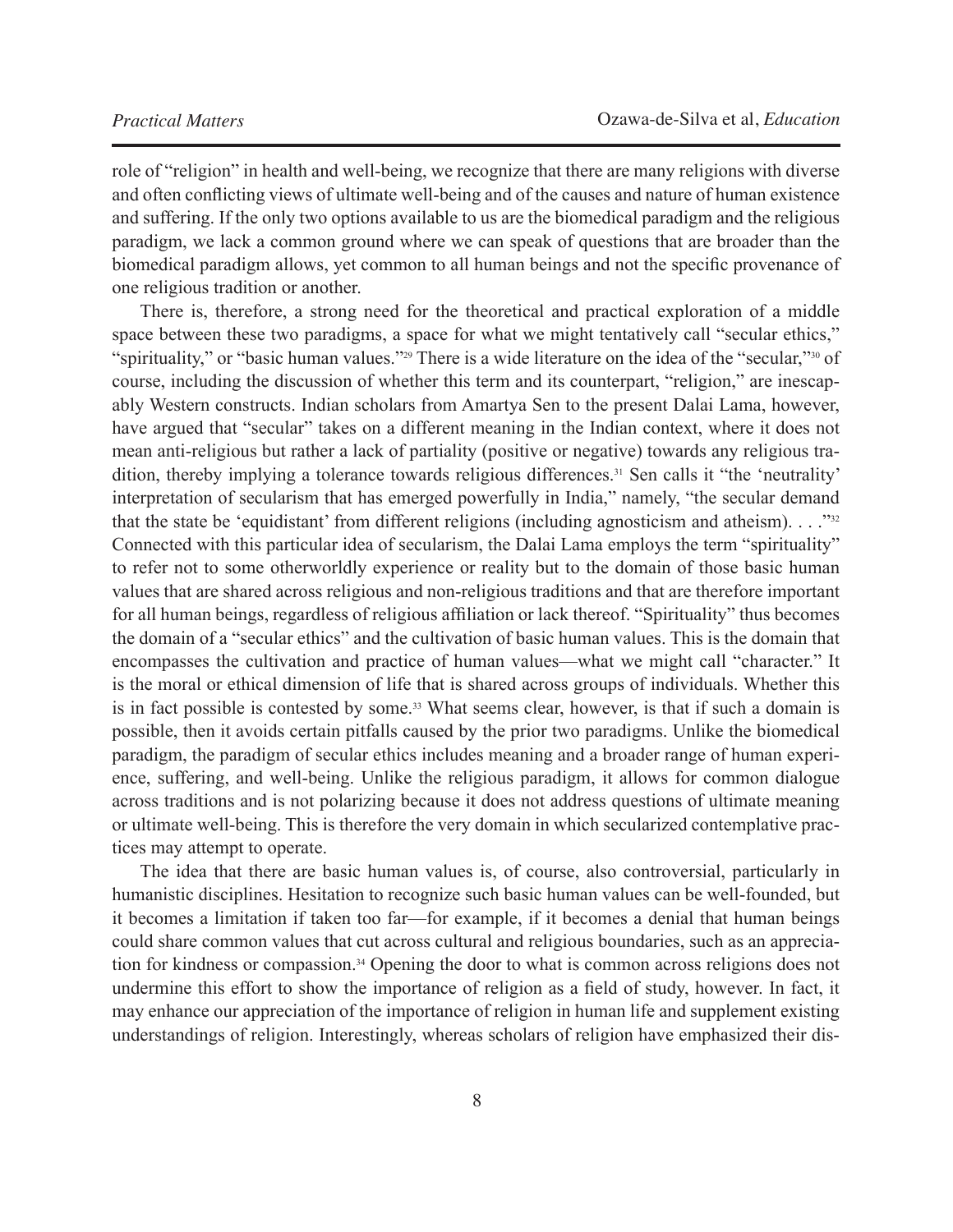tinctive aspects over their commonalities, sometimes to the point of problematizing the very idea of dialogue in a common language or over a common ground,<sup>35</sup> anthropologists and scholars examining the cognitive and evolutionary bases of religion are drawn towards the opposite problem of creating definitions of religion that may fall short of capturing the diversity and sophistication of religious traditions because they approach a kind of reductionism by seeking to explain the religious through a single function, type of cognition, or type of belief.36 Most of these scholars are no doubt aware of, and seek to avoid, such problems, but nevertheless there seem to be two poles—utter distinctiveness and incommensurability on the one hand, and a reductive, totalizing view on the other hand—either of which, if taken alone, would result in a distorted understanding of religion.

This reconceptualization of health and well-being through the acceptance and promotion of "secular ethics" allows for a focus on preventive and health-enhancing interventions, particularly those that explicitly aim to increase positive emotions, emotional awareness, social connectivity, and prosocial behavior.<sup>37</sup> This approach could have enormous positive potential, particularly in educational settings. Up to now, modern education has focused heavily on the acquisition of knowledge and intellectual skills but has neglected the area of emotional, social, and ethical development. Where this latter dimension has been taught, it has tended towards a type of moral education that teaches "values" but not how to cultivate those values; in short, it has lacked a contemplative pedagogy. The negative effects of this can be seen across society as well as in schools themselves, where children engage in aggressive behavior, bullying, drug use, and "acting out." Further, the need to improve and promote factors that lead to health and educational success are highly acute in foster care settings where children exposed to early childhood abuse and/or neglect are at significantly higher risk for attempting suicide and developing other sever psychiatric illnesses.<sup>38</sup>

#### *Overview of CBCT*

To address these issues, the authors created Cognitive-Based Compassion Training for Children, based largely on the adult CBCT protocol developed by Geshe Lobsang Tenzin Negi at Emory University. This program draws heavily on analytical meditation practices drawn from the Buddhist *lojong* (Tib. *blo sbyong*) tradition while also building off of, and including elements found in, other programs that teach mindfulness or social and emotional learning (SEL) skills to elementary school children. While many SEL programs facilitate the cultivation of emotional awareness and emotion regulation, relationship skills, perspective-taking, and responsible decision making, which may reduce aggressive behaviors and increase academic performance,<sup>39</sup> the CBCT for Children program also explicitly aims to cultivate emotional intelligence, empathy, and compassion through a contemplative pedagogy that employs the systematic practice of meditation.

The Buddhist *lojong* tradition emerged in Tibet in the eleventh century. Meaning "thought transformation" or "mind training," *lojong* is a systematic program for reversing thoughts, emotions and behaviors that are harmful to oneself and others and transforming them into thoughts, emo-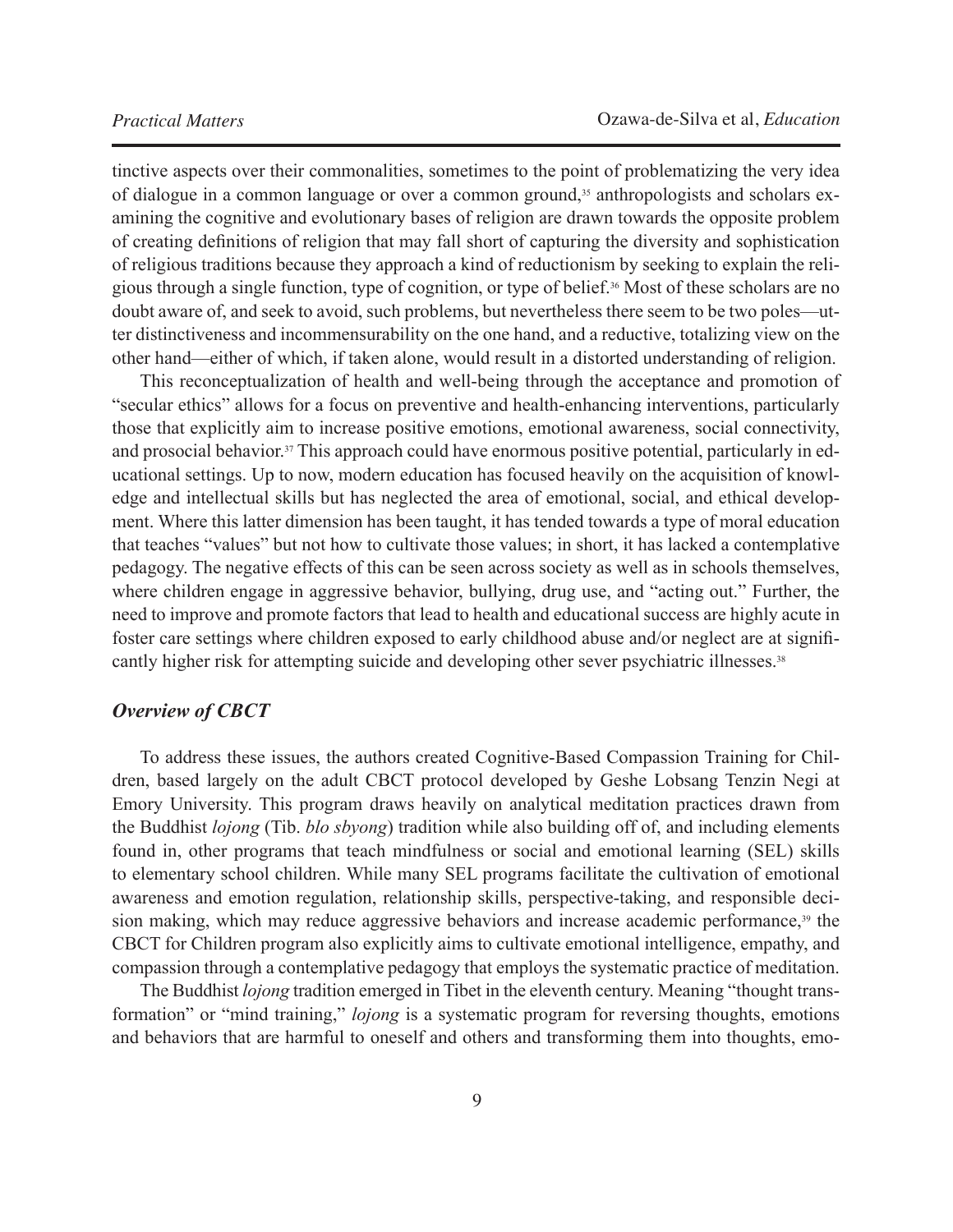tions, and behaviors that are beneficial to oneself and others. In his book on the *lojong* tradition, entitled *Mind Training*, Geshe Thupten Jinpa writes that the various etymologies of the term *lojong* all point to "the salient idea of transformation, whereby a process of training, habituation, cultivation, and cleansing induces a profound transformation—a kind of metanoesis—from the ordinary deluded state, whose modus operandi is self-centeredness, to a fundamentally changed perspective of enlightened other-centeredness."40

*Lojong* differs from other approaches, such as MBSR and other mindfulness-based practices, in its starting assumptions, its methods, and its final goal. In terms of method, *lojong* combines the stability of mind and attention that comes from mindfulness and shamatha training with certain concepts and lines of reasoning that radically alter one's perspective of a given situation. Without focused meditation, new perspectives are fleeting and cannot penetrate established habitual patterns of thinking and acting.41 Without the insight of new perspectives, focused meditation on its own cannot quickly lead to the radical changes in perception and cognition needed to undermine deep-seated predispositions. It is important to note that *lojong*-based practices are not opposed to less analytically oriented practices such as mindfulness but employ mindfulness alongside analytical meditation. As the CBCT protocol, authored by Geshe Lobsang Tenzin, notes:

Although our presentation of compassion meditation begins with training in concentrative meditation (*shamatha*), it is important to recognize that the Tibetan Buddhist *lam rim* (graded stages of the path to enlightenment) literature traditionally locates *shamatha* in the techniques for practitioners of advanced capacity—highlighting the fact that stabilizing the attention is no easy or quick process. The literature also emphasizes that every practice, from the very beginning, must be accompanied by focused meditation to stabilize and incorporate the understanding that results from analysis, in order to deeply infuse that understanding with one's personal experience. What is clear from this is that basic attentional stability is the key to any meditation. . . . Without any basic training in concentrative/mindfulness techniques, it would be difficult for the participant to gain personal, undistorted awareness of inner thoughts, feelings, aspirations, and emotions. Without these insights, the participant risks remaining a victim of unconscious impulses and patterns, without the ability to transform these problematic emotional/mental states. Thus these techniques for developing and refining attentional stability form the foundation for all subsequent meditation components in this protocol.<sup>42</sup>

Significantly, the protocol notes that mindfulness is a tool that helps, among other things, in recognizing problematic mental states that need to be transformed. Thus, discernment and discrimination are of significant importance. In its essence, the perspective that *lojong* takes is that self-centered thinking and behavior cause suffering for oneself and others, while other-centered, altruistic thoughts, emotions, and behaviors ultimately benefit both oneself and others. This is encapsulated in a famous verse from the *lojong* text entitled "The Seven Point Mind Training" (Tib. *blo sbyong don bdun ma*) which reads: "Banish all blames to the single source; / Toward all beings, contemplate their great kindness."43

The CBCT protocol follows a progression through these ideas in eight ordered topics. These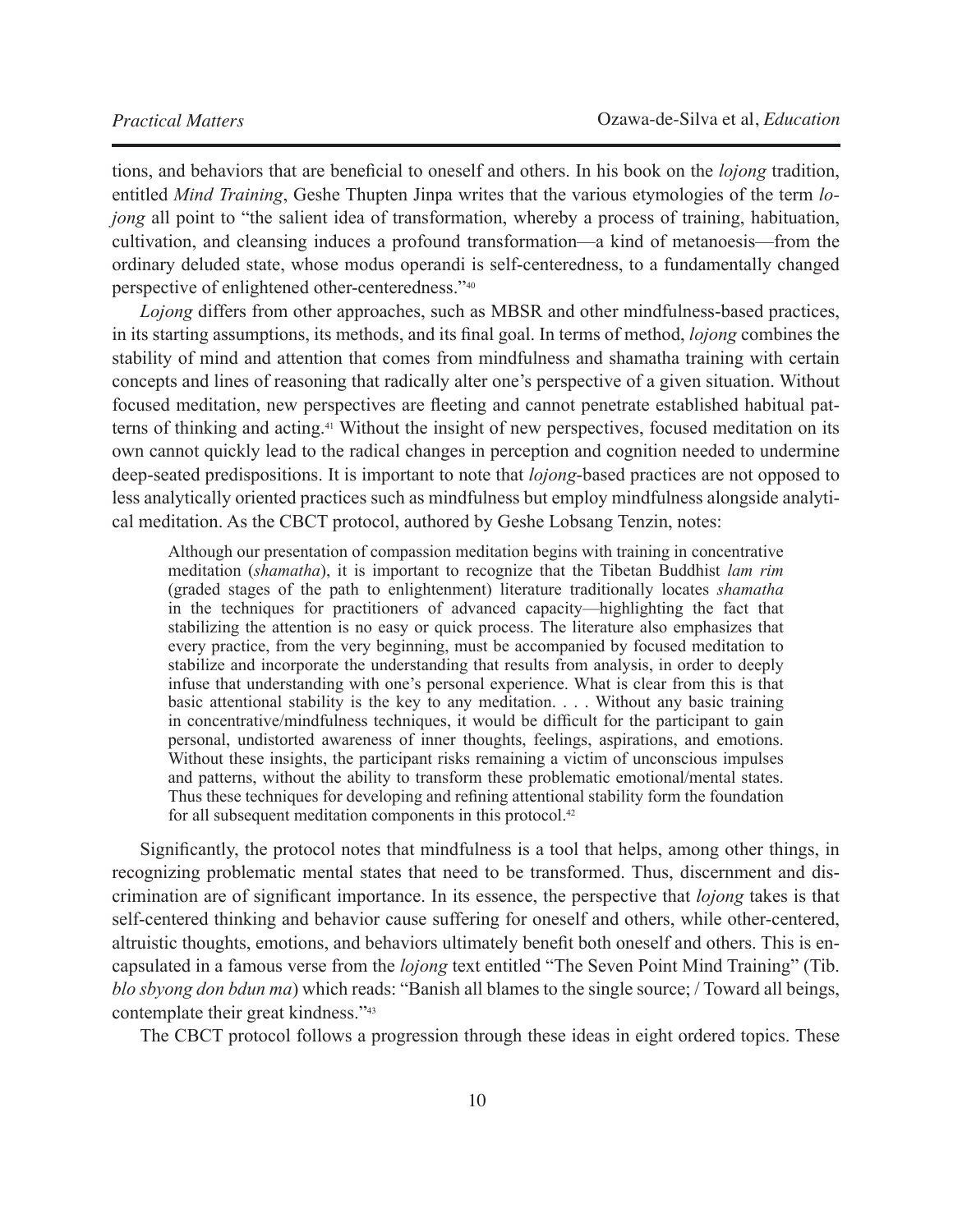are:

1. Developing Attention and Stability of Mind: The foundation for the practice is the cultivation of a basic degree of refined attention and mental stability.

2. Cultivating Insight into the Nature of Mental Experience: On the basis of this stability, one observes the inner world of thoughts, feelings, emotions, and reactions, gaining insight into their fleeting nature and how some affect the mind positively while others lead to mental suffering and prompt destructive actions.

3. Cultivating Self-Compassion: One explores whether there is an underlying aspiration below all these thoughts and emotions and whether this is an aspiration for happiness and wellbeing and freedom from unhappiness and dissatisfactions. One explores which mental states contribute to fulfillment and which ones prevent it. One can then resolve to emerge from those mental and emotional states deemed toxic and harmful and cultivate those that promote happiness; this resolve to take care of one's current and future well-being is called self-compassion.

4. Developing Equanimity: Normally one tends to hold fast to categories of friends, enemies, and strangers and to react unevenly to people, based on those categories, with over-attachment, indifference, and dislike. One examines these categories closely to determine if they are fixed and rigid or if they are superficial, in which case one generates the wish to relate to people from a deeper perspective, namely on that sees that everyone is alike in wanting to be happy and to avoid unhappiness.

5. Developing Appreciation and Gratitude for Others: One questions our tendency to view ourselves and others as independent, self-sufficient actors, considering how no one can thrive or even survive without the support of countless others. A deep recognition of one's interdependence with others leads naturally to appreciation and gratitude for others, even if they are strangers.

6. Developing Affection and Empathy: This involves deeper contemplation and insight into the ways in which myriad benefits are derived from countless others, in which case one may feel a natural inclination to repay this kindness. This enables one to relate to others with a deeper sense of connectedness and affection. By relating to others with a profound sense of affection and endearment, one is able to empathize more deeply with them. One cannot then bear to see others suffer any misfortune and one rejoices in their happiness.

7. Realizing Wishing and Aspirational Compassion: Enhanced empathy for others, coupled with intimate awareness of their suffering and its causes, naturally gives rise to compassion: the wish for others to be free from suffering and its conditions.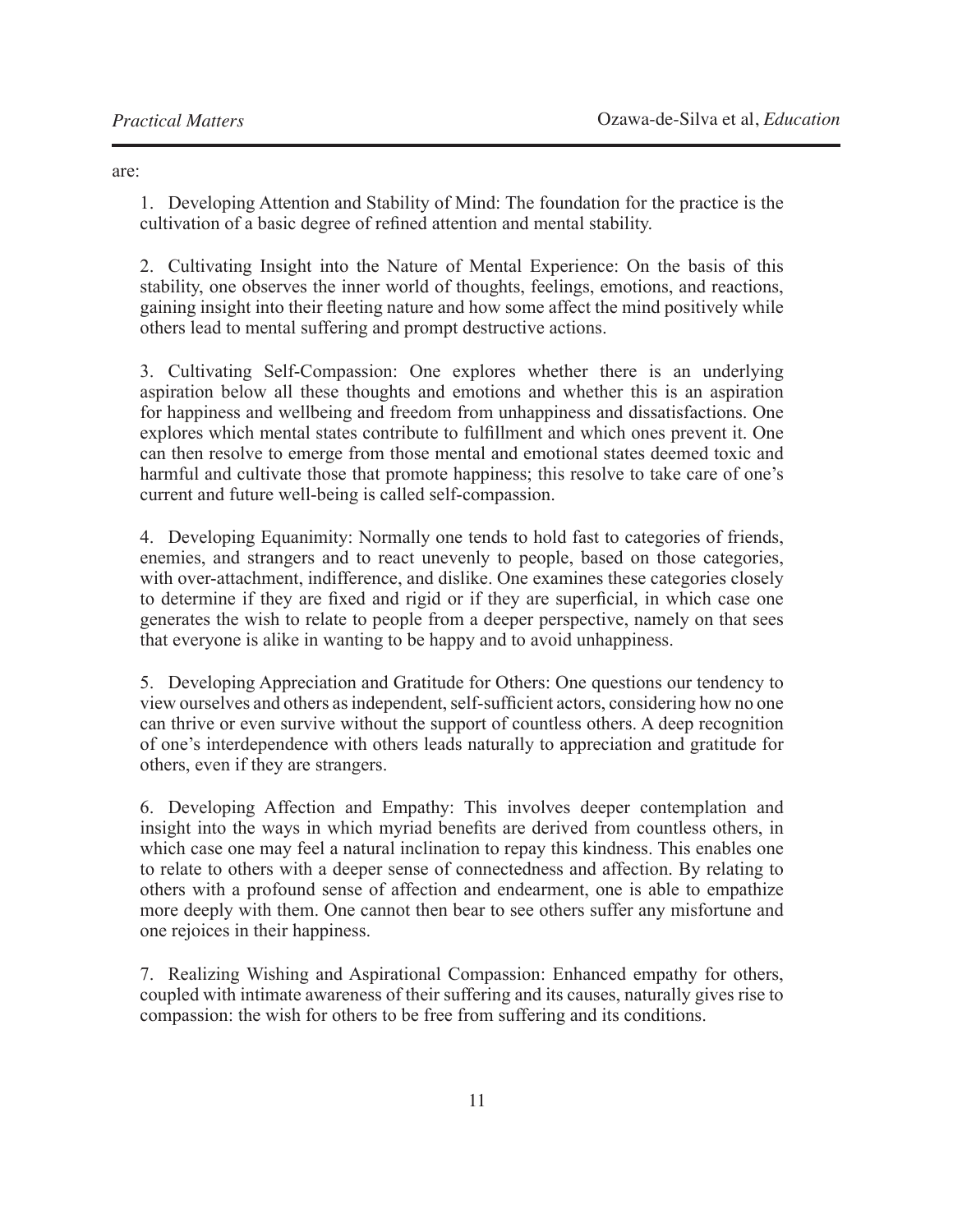8. Realizing Active Compassion for Others: In the final step, the participant is guided through a meditation designed to move from simply wishing others to be free of unhappiness to actively committing to assistance in their pursuit of happiness and freedom from suffering.44

Thus, key skills developed in this program are emotional awareness and intelligence, emotion regulation, self-compassion, interdependence, appreciation, empathy, non-discrimination, equanimity (understood as impartiality), and compassion (understood as the wish to relieve others from suffering). Lastly, in terms of goal, *lojong* differs from mindfulness programs and SEL programs because the explicit goal of *lojong* is the generation of altruism and engaged compassion. More widely, the goal of the CBCT curriculum designed for children is not only to help children generate altruism and engaged compassion but to transform both the school community of children, parents, teachers, staff, and administrators as well as the family unit and foster system into a community of compassion.

Mindfulness programs for children are increasing in popularity, and some of these employ lovingkindess (*metta*) meditation alongside mindfulness. CBCT has important differences to lovingkindness meditation, however. Lovingkindness meditation, as typically taught, involves the generation of an affective state (love and affection), which is then extended outwardly to encompass ever-broadening circles of individuals. Apart from this method, it does not seek to transform the cognitive mechanisms that underlie feelings of hostility or instances of prejudgment and bias. Thus, whereas traditional forms of lovingkindness meditation can be considered effectively nonanalytical, CBCT teaches concepts such as interdependence and gratitude to foster a sense of connectedness and equality with others that then yields cognitive changes which allow a more encompassing and more powerful sense of love and compassion for others.45

# *CBCT for Children*

The adult CBCT program is an eight-week-long group intervention that meets once a week for two hours or twice a week for one hour. Each session consists of pedagogical material presented by the instructor(s), a guided meditation of ten to thirty minutes, and group discussion. Program participants are asked to meditate daily for the duration of the program and are given a recording of each week's guided meditation to support their practice at home.

 We adopted a similar format for our work with elementary school and foster care children in Atlanta. Our early childhood program for children aged five through eight years is an eight- to ten-week-long group intervention. The program follows the same conceptual sequence as the adult program with age-appropriate modifications. Classes meet twice per week for twenty-five to thirty minutes per session during the normal school day. Classes begin with a short meditation practice and a brief overview or introduction to the week's topic, followed by an activity, story, or game to facilitate learning and student engagement. Children are not asked to practice between classes,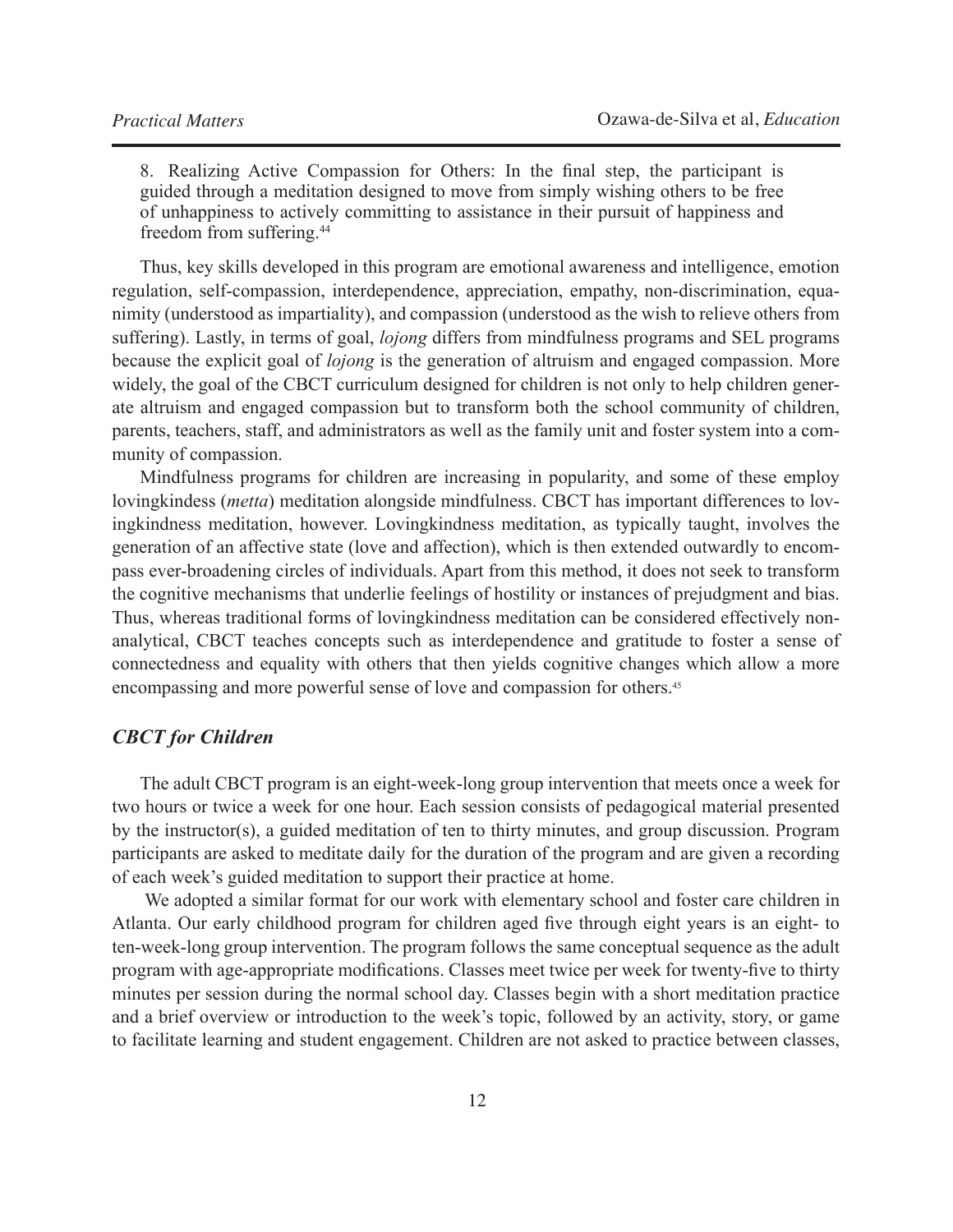though some teachers occasionally lead the children in mindfulness meditation practice during regular class time. Teachers are also sometimes involved in the class discussion or stories, and they often help facilitate dialogue. In this way, we are able to weave the early childhood program more seamlessly into the children's daily lives. The program is secular in the sense that it does not require or encourage any particular religious orientation or background. Any elements of *lojong* that would be considered religious, such as religious terminology or mention of religious figures, are not included.

Research on social and emotional learning (SEL) programs, which have been studied and implemented in a variety of educational contexts nationwide, demonstrates that students in SEL programs show improvement in emotion regulation skills, attitudes towards self and others, social behaviors, and academic performance.<sup>46</sup> SEL programs typically include training in five core social and emotional skills, including (1) self-awareness, (2) self-management, (3) social awareness, (4) relationship skills, and (5) responsible decision making. Our CBCT protocol explicitly addresses the first four through training in emotion awareness and intelligence (1 and 2), empathy and appreciation (3), and affection and engaged compassion (4). Though CBCT training promotes responsible decision making (5) through explicit focus on the relationship between cause and effect as well as the recognition that we are responsible for our own actions, CBCT does not prescribe a set of ethical guidelines; rather, participants are encouraged to come to their own conclusions on productive and harmful behavior through analysis and reflection. Further, though we incorporate the key successful features of standard SEL programs, our focus on and inclusion of both focused meditation and systematic analytical meditation is crucial to long-lasting transformation. It is considered essential in the program not only to teach social and emotional skills and concepts but also to provide training that enables the student to embody that understanding through personal experience.

We know of no studies to date that have examined either the use of CBCT with children or analytically oriented compassion meditation training in conjunction with basic SEL training. Given the potential success of this program based on the rationale outlined above, we were compelled to develop this program and pilot in a preadolescent educational setting, with no guarantee that the material would be translatable to very young children. Because younger children use different cognitive strategies and have different comprehension abilities than adolescents or adults, it was essential to explore which CBCT practices were developmentally appropriate for this particular population. We were invited to conduct this initial pilot study at the Paideia School in Atlanta, GA, where several teachers had already introduced mindfulness practices into their classrooms and had witnessed promising results.<sup>47</sup> We sought to build off of this basic training and work closely with teachers experienced in adapting meditation practices for preadolescents.

We visited the school for three months to get a feel for the classrooms before initiating our pilot program. Nevertheless, the first few weeks did not immediately lead us to believe that teaching compassion meditation to children would be possible. While teaching the preliminary practice of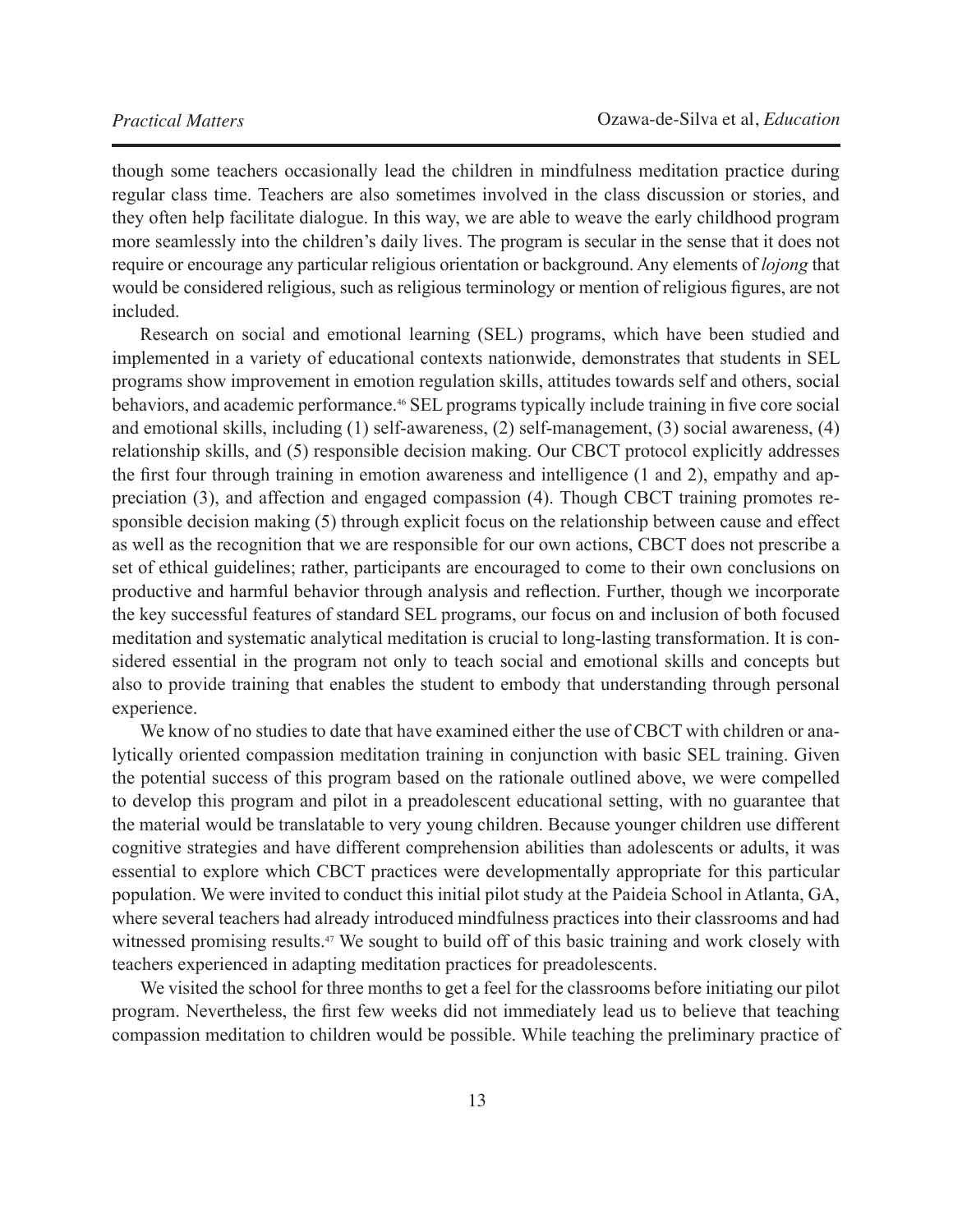focusing on the breath, we found that the children were unable or unwilling to keep their eyes shut for longer than a moment; they seemed too interested in what was going on and in watching each other and, especially, us. When we taught them to count the breath, they eagerly reported being able to count to a hundred without distraction (a feat that even somewhat experienced meditators would not find particularly easy). Teaching them to focus on sensations proved slightly easier, but that required first teaching them what sensations were.

Surprisingly for us, however, when we actually reached the portion of the program that dealt with more conceptual issues, such as recognizing the connection between emotional states and behavior, cultivating equanimity or impartiality towards others, and recognizing interdependence, the children seemed to engage these concepts just as quickly as —and sometimes it seemed even more quickly than—adults. The story that opens this article is one example.

Another example is when we explained the importance of identifying destructive emotions as early as possible when they arise in the mind in order to prevent them from escalating. We would relate these concepts through question and answer, stories, or plays. In this instance we asked them, "Do you know what a forest fire is?" Of course, they did, and they also knew how they got started. When there is just a spark in the forest, we explained, it is easy to put out, but when it grows into a large forest fire, it's too late to prevent it from doing a lot of damage. Even the whole fire department cannot put it out; they just have to watch it burn until it burns itself out. We spoke about destructive anger and how it, too, can only be stopped if it is noticed early on through mindfulness, when it is still just an irritation. At the end of our conversation we got ready to leave, wondering if any aspect of our rather abstruse teaching had had any effect. One small child of five or six years of age who always sat attentively in the front (sometimes in the full lotus position, which he must have learned at home), approached us and stunned us by saying, in a very calm voice, "There are a *lot* of forest fires in my life."

In another class, we were again talking about how anger arises and affects our interactions with others. A girl, perhaps seven years old, said, "Sometimes the person you get angry at the most is *yourself*. You just think, how come I keep getting into these situations? And you get so angry." Typically, we would be happy if adults in the meditation classes we teach could have such insights, but to hear comments like these come from children was most encouraging. We also heard secondhand reports (from teachers and school administrators) of children employing the techniques they had learned through the program: one described a small boy who calmly breathed in and out while receiving a shot and who told the surprised school nurse that he had learned in class that he could focus on his breathing instead of getting scared or upset.

By the end of our eight-week trial we had learned a great deal about which techniques resonated with and were of interest to children in this age group. We also found that, in our estimation, the children were able to grasp the essentials of all of the concepts we put forward, once we found an age-appropriate way of presenting the material and had engaged them through stories, plays, and games rather than straightforward lecturing as typically happens in adult CBCT classes. Partly,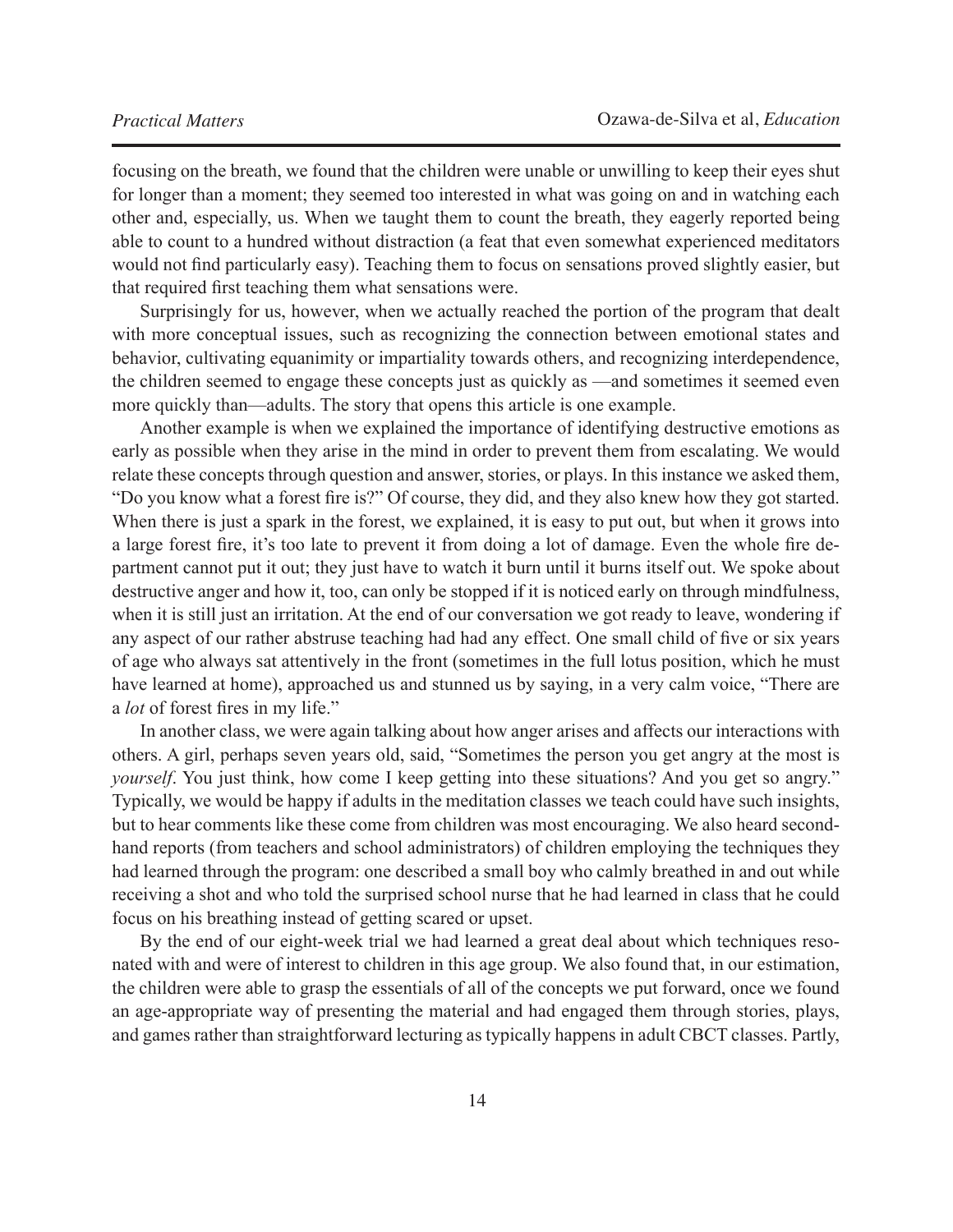this involved breaking down the eight topics of CBCT into subcomponents that could be more easily taught to the children.48 With the help of the Paideia library staff, we also identified components that are well supported in children's literature. We also discovered gaps in which CBCT raises a topic or reflection in a way that is not addressed in the existing literature. This suggests that there is room for the further development of children's literature in the realm of emotional literacy.

A further unanticipated outcome was that while we were teaching the children, the teachers were also fully participating and gaining a deeper understanding of CBCT. Up to five months after the conclusion of our pilot program, teachers continued to tell us about how their classrooms were being positively affected by the concepts and practices of mindfulness and compassion. They also shared how they were rethinking their teaching to incorporate these concepts. A pair of teachers shared that while they had taught about Martin Luther King, Jr. each year around the time of the holiday in his honor, they had never thought to use the occasion to teach the concepts of compassion and impartiality. They now saw how these concepts could be fully integrated into their regular teaching.

## *CBCT for Foster Children*

In general, foster care youth suffer from exposure to traumas known to negatively affect one's ability to deal with stressful life events. Most significantly, foster youth often suffer abuse and/ or neglect and separation from their biological parents, both of which have been shown to predict academic performance and the likelihood of dropping out of school. These difficulties likely arise from deeper emotional afflictions. Compounding the problems that arise from early adversity is the fact that the parental separation itself is a risk factor for poor adult emotional and physical health outcomes, even in the context of abusive or neglectful parents.<sup>49</sup>

As mentioned above, research suggests that enhancing our sense of social connectivity is a key to our health and survival. Not only do we depend on others for material support, such as food and shelter, for example, but it also seems that feeling connected to others enhances our psychological and physiological well-being. Taken together, these data suggest that an intervention designed to enhance emotional resilience and intelligence, prosocial behavior, and the capacity for developing and nurturing relationships might improve a wide range of academic, behavioral, and health outcomes in young and at-risk students. By learning to reduce dysfunctional attachments to biological parents and by increasing connection with other potential sources of support, the CBCT program may have great potential to help at-risk youth.

To see whether CBCT would be extendable to this population, we piloted a program at a girls' home for foster youth in Atlanta, GA in the fall of 2008. Six girls, aged thirteen to sixteen, attended an eight-week-long CBCT training program. As with adult classes, not all the girls reacted with equal enthusiasm for the program, but the results were nevertheless very encouraging. All the girls displayed a level of appreciation, and in particular, two of the six girls showed great eagerness in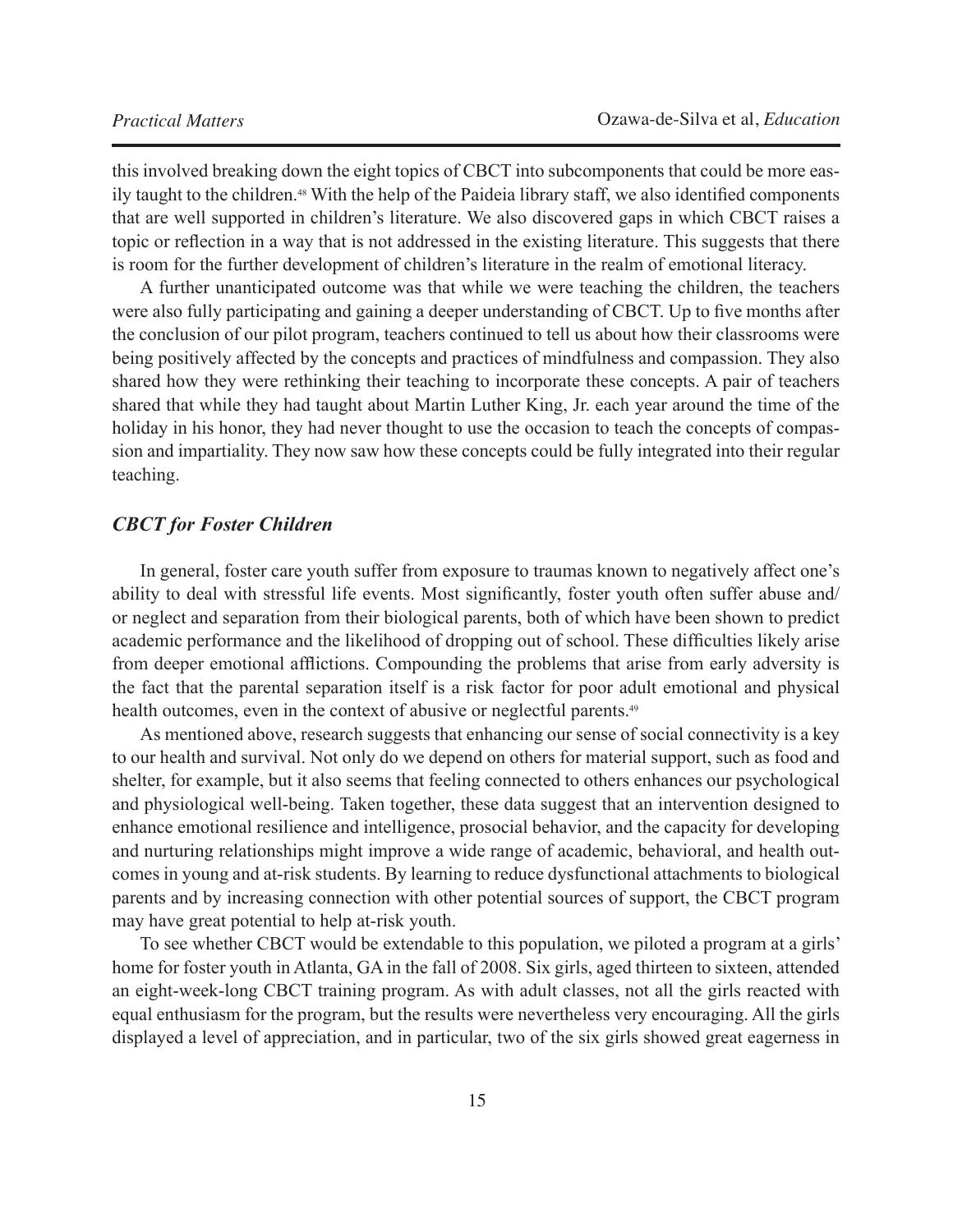not only learning the concepts but also practicing the meditations. One girl reported practicing every day for a month; she claimed that it had changed her entire outlook on relationships. Previously, she said, she had decided that due to her personal circumstances she would have to clamp down on her emotions and keep others at a distance. Through the program, she came to realize that that would only harm herself and prevent her from having meaningful relationships with others, including her adoptive mother. Her testimony to the effectiveness of the program, in addition to the positive reactions of the other girls, proved influential in encouraging the state to collaborate with Emory on a full-scale study.

The Georgia Department of Health and Human Services and the Center for Disease Control in Atlanta, GA are now funding a randomized, wait-list control trial of CBCT for nearly eighty foster children, entitled "A Study of Cognitively-Based Compassion Training (CBCT) to Enhance Health and Well-Being in Adolescents in Foster Care in Metropolitan Atlanta." The study, for which Charles Raison of Emory's School of Medicine is Principal Investigator, is examining the efficacy of this training for reducing emotional reactivity, psycho-social stress, and behavioral problems. If this study yields positive results, the aim is to extend this service throughout the foster care system and to offer similar training programs to foster families, caseworkers, and administrators.

In contrast with the young children at the Paideia School, the challenge in translating CBCT for foster youth lies in the cultural and socioeconomic divide that can arise between the children on the one hand and the instructors and their materials on the other. Atlanta's foster children are predominantly African American and come from lower-income families and home environments that are often harsh. There is a strong need to attend to the development of practices such as CBCT so that they are presented in both culturally and developmentally appropriate ways.

## *Embodied Cognitive Logics*

The measurable data on health outcomes of the CBCT program remain to be collected, but a number of theoretical issues have already come to light through this work regarding the secularization and scientific study of contemplative practices that we feel are equally important and should be addressed. First, the expansion of the scope of contemplative studies to include analytical forms of meditation alongside mindfulness meditation creates greater room for exploring what we call "the transformation of subjectivity": a cognitive and emotional transformation of the person as an individual, of the way they experience themselves, others, and the world around them.<sup>50</sup> It seems clear that this is what contemplative practices such as CBCT and *lojong* seek to effect. Continued investigation into contemplative practices that includes attention to analytically oriented practices may also help to broaden our understanding of health and well-being beyond strictly biomedical or religious domains, as outlined above. A bridge must be built, however, that helps us understand how contemplative practices can be studied scientifically and implemented in a secular manner while avoiding both religious and cultural relativism and reductionism.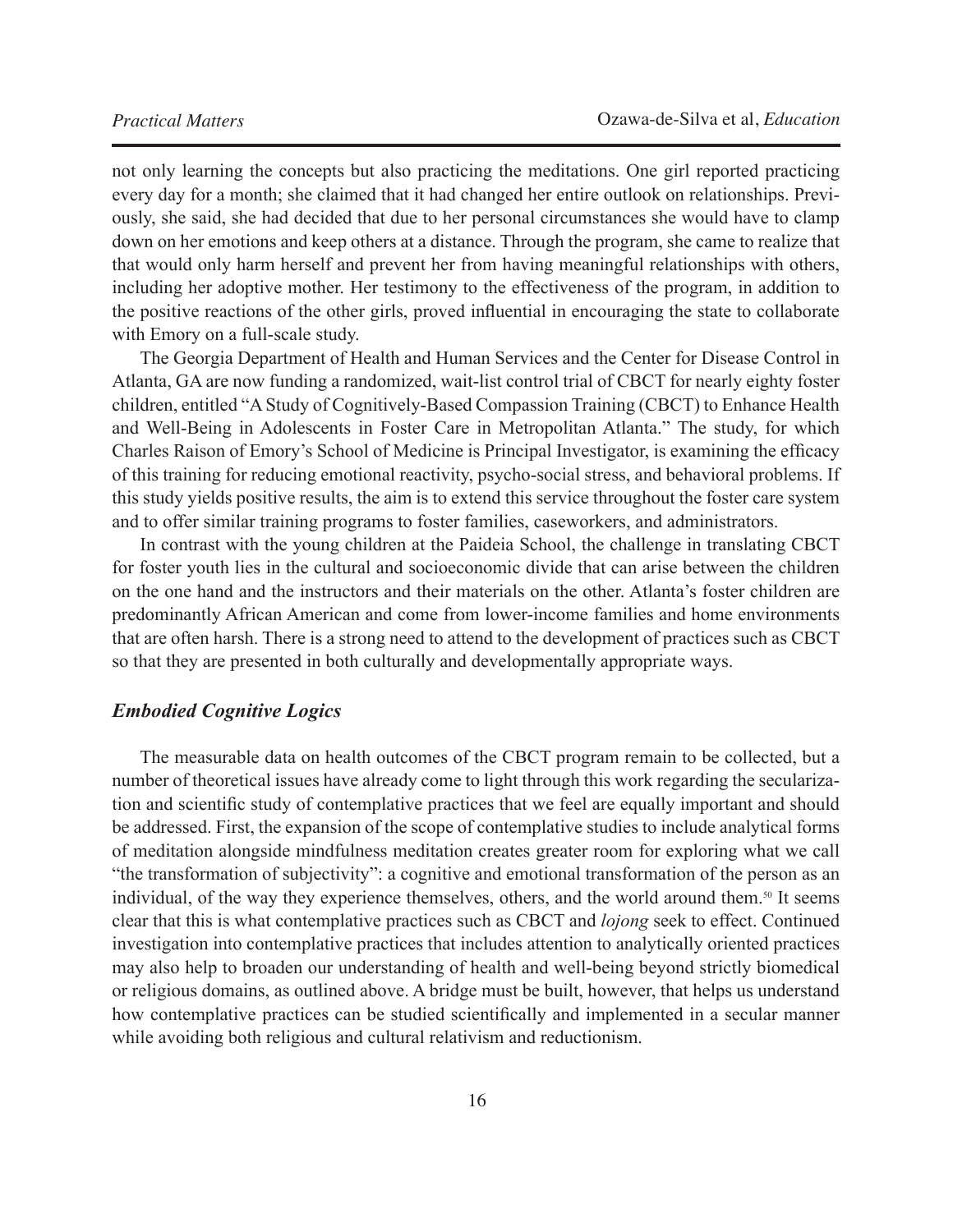One way to build this bridge, we propose, is through the idea of "embodied cognitive logics." "Embodied cognitive logics" refers to the dynamic and complex sets of causal relationships in cognition, affect, and body function that are deployed by religious practices to generate powerful concordant cognitive-affective state and trait changes, but which, because they are cross-culturally shared due to being grounded in human embodiment, can be employed in non-religious contexts as well. This theory builds off of recent work in embodied cognition by Lawrence Barsalou, George Lakoff and Mark Johnson, Andy Clark, and others, but expands on that work by applying theories of embodied cognition to the study of religious and contemplative practices, which often contain sequences of practices (liturgies, *sadhanas*) that build up cumulative effects both synchronically and diachronically, and also by suggesting that certain cognitive-affective states promote or inhibit other states in predictably regular ways (hence the term "logics").<sup>51</sup>

In his talks on the dialogue and research collaborations between Buddhist contemplatives and scientists, the Dalai Lama has come in recent years to speak of a threefold division of "Buddhist practice," "Buddhist philosophy," and "Buddhist science."<sup>52</sup> The purpose of this categorization is to conceptually differentiate between (1) the set of religious practices and beliefs that constitute Buddhism, (2) the philosophical and theoretical systems that underpin or are used to justify them, and (3) verifiable, empirical knowledge of the world, both external (the physical world) and internal (the nature of the mind and emotions). By dividing the Buddhist tradition in this way, the Dalai Lama seeks to draw a line between Buddhism as a religion, which would hold validity solely for those who adhered to it as a religion, and the tradition of investigative contemplation within Buddhism that seeks universal knowledge through empirical means (hence the use of the word "science," while "universal" here means cross-cultural and not religion-specific).<sup>53</sup> The purpose of making such a distinction has to do with the discovery of knowledge, the very heart of the scientific endeavor. Such reframing also allows us to consider whether contemplative traditions that have investigated individual experience and have persisted over time contain knowledge—in particular, psychological insights about the way the mind works, logics—that is relevant for the effective transformation of subjectivity. Is this knowledge inextricably tied up in the religious conceptions of the tradition, or can it be made available and usable to individuals who do not belong to that tradition without their joining it?<sup>54</sup>

Recent work in the scientific study of analytical contemplative practices suggests that the answer is yes, and this evidence is particularly compelling when it involves a cross-cultural component.55 Drawing from this research, we argue that analytically oriented contemplative practices make use of embodied cognitive logics to effect a transformation of subjectivity. The idea of embodied cognitive logics rests upon the notion that, just as human beings share physical commonalities, we also share mental or psychological commonalities regarding the way we process meaning, affect, and ethical decision making, many of which are rooted in our very embodiment. Furthermore, these commonalities represent an embodied cognitive-affective-moral calculus—that is, a complex and dynamic network of causal relationships that map out the ways a particular embodied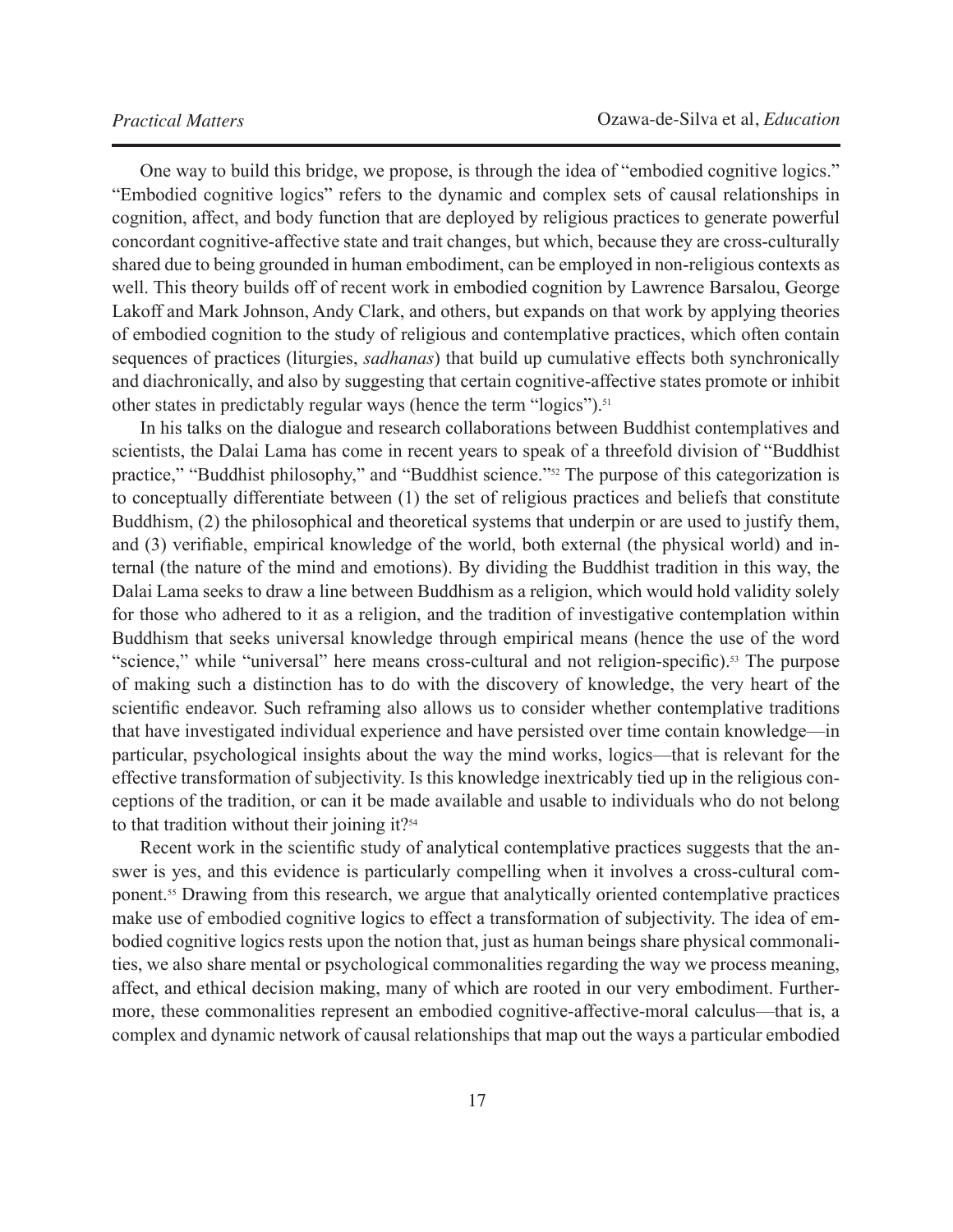cognitive-affective state, once generated, influences other states by inhibiting or promoting them. (Though causal, it is not necessary for this model to be rigid or fixed, in the sense that the causal relationships could not be changed or altered through learning or other factors.) The importance of this model is that it enables us to study not just individual cognitive and affective states but also the relationships between states. This has particular relevance when it comes to analytical meditation practices that involve generating certain cognitive-affective states in order to inhibit other nondesirable states and promote desirable ones, such as the common Buddhist practices of meditating on love to eliminate anger and hatred, or meditating on the impermanence and inevitable decay of the human body as an antidote to attachment and sexual desire.

Such an approach may seem commonsensical. Yet psychology and cognitive neuroscience has devoted little attention thus far to the study of how emotions and other cognitive-affective states actually interact with each other, rather than how they operate on their own, and how such interactions affect moral cognition and ethical behavior.<sup>56</sup> Furthermore, in religious studies, and in the humanities in general, there is too often a strong reluctance to recognize human commonalities at anything beyond a physical level—that is, in the realms of meaning, values, culture, and so on.<sup>57</sup> If cultural relativism is taken to preclude shared commonalities across cultures on the levels of value and meaning, then meaningful discourse in the area of "secular ethics" or "universal human values" becomes impossible. Theories of embodied cognition, however, suggest that our minds and bodies are more intimately connected than we have often given them credit for, and this may lead to more nuanced accounts of how diverse social, cultural, and religious groups share cross-cultural commonalities in the sphere of the mind and meaning making, and not only in terms of biology.

# *Conclusion: Remaining Issues in the Secularization and Scientific Study of Contemplative Practices*

The pilot program for foster children has already, as noted, led to a large on-going study in partnership with the Georgia State Department of Human Resources. In addition, based on the apparent success of the pilot program at Paideia, we are now planning a randomized trial of CBCT in preadolescent students to evaluate whether children who receive this training show measurable improvements in emotional well-being, social connectedness, and markers for physical health as compared to basic mindfulness or SEL training. Since most of the research on the effects of meditation has been conducted on adult populations and there is little to no research investigating the long-term effects of meditation practices on children, we feel that researchers and meditation instructors should partner not only with experienced teachers but also with developmental psychologists and others who have extensive experience working with this age group; this, therefore, is the approach we are taking. Given the lack of data on the effects of such training among these age groups, researchers and clinicians must proceed with caution. Moreover, findings at a unique institution like the Paideia School may not be generalizable to other educational settings. A great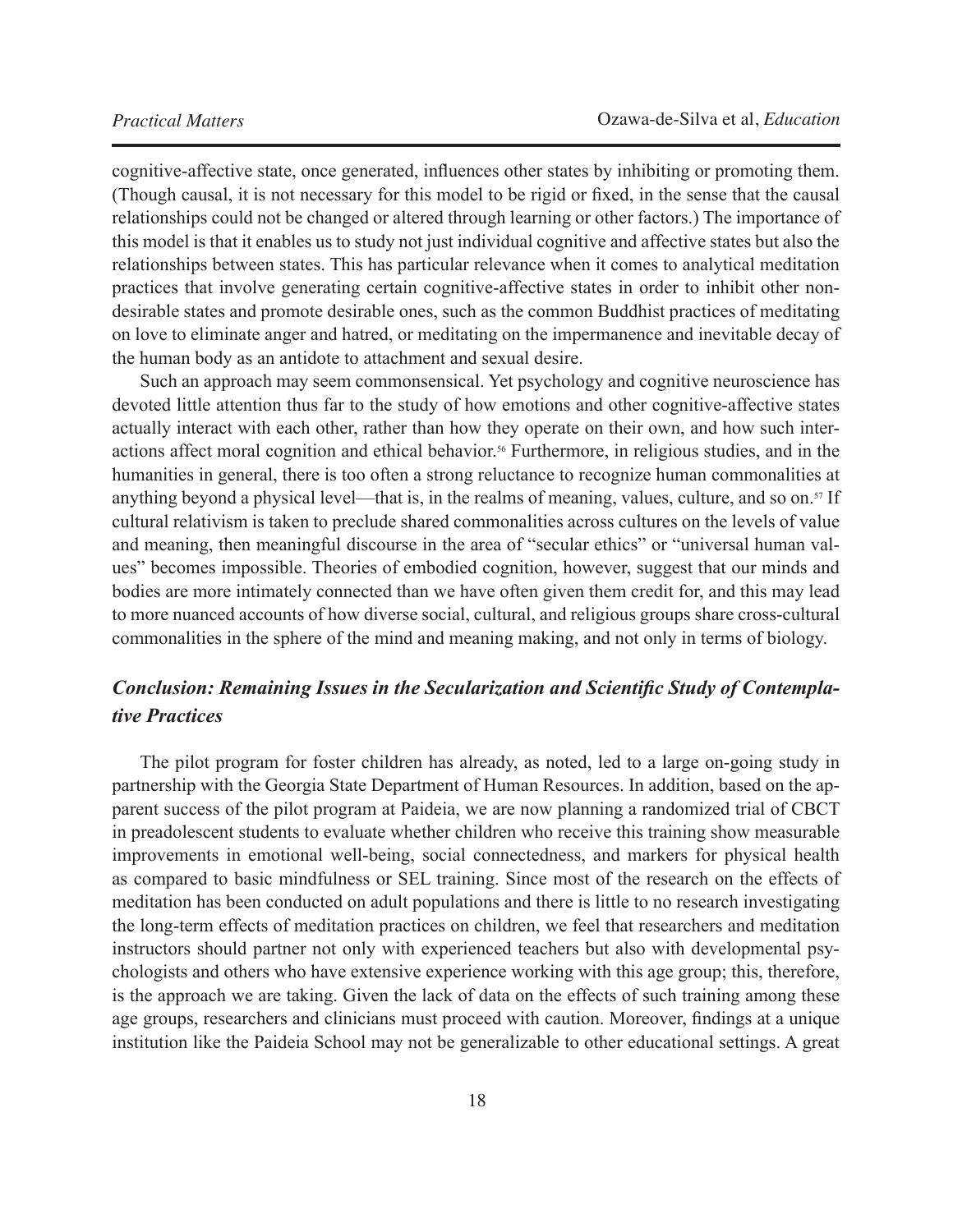deal of work remains to be done before we will be able to conclusively determine the feasibility, scope, and possible benefits of introducing analytical contemplative curricula into educational and foster-care settings.

Cultural awareness and sensitivity will also be key to the successful delivery of secular contemplative practices. As discussed above, we believe that CBCT draws upon universal or secular ethics; thus, its potential effects should not be limited by one's religious beliefs, nor should the practice explicitly challenge such beliefs. The aim is to develop programs that can cross religious and cultural boundaries while recognizing that adaptations will come in the form of stories and content that are relevant, intelligible, and effective for the specific target group.<sup>58</sup>

The long-term success of these programs also depends upon the seamless integration of these practices into the individual's daily life as well as the surrounding community. Whereas a large number of interventions and meditation studies pull individuals from their natural environments to teach them meditation in a new environment, we see special advantages in being able to go into schools and foster homes to teach contemplative practices. We feel that the practices likely have cumulative effects that are more powerful when they are practiced in a community that lives together and is intentional about adopting certain practices. (This is no doubt an important rationale behind intentional communities such as Thich Nhat Hanh's Plum Village and Jean Vanier's L'Arche communities.<sup>59</sup>) In classrooms and group foster homes, children are living with each other day by day and interacting with each other over time. What they learn during their contemplative classes can naturally bleed over into their communal life in the breaks between those classes. In interventions where the participants are drawn from different workplaces, communities, and schools, however, they come together only for the duration of the class and do not see each other again in the intervals. Their chance to build a sense of community and collective spirit with each other over the practice is therefore limited to the actual times of the intervention. As research on contemplative practices continues, it will be important to seek ways of assessing group dynamics and how not only individuals but also communities change through the teaching and practices of mindfulness and compassion.

#### *Endnotes*

**1** The authors would like to thank the following individuals for their support in the projects mentioned in this article: Geshe Lobsang Tenzin Negi, Charles Raison, John Dunne, Philippe Rochat, Joni Winston, Erin Robbins, Barbara Dunbar, and the teachers of the Paideia School who collaborated with us on the program.

**2** This description is a reconstruction based on the notes of one of the authors. It describes a class session during the authors' pilot of CBCT for Children at the Paideia School in the fall of 2009.

**3** P. Grossman, L. Niemann, S. Schmidt, and H. Walach, "Mindfuless-based Stress Reduction and Health Benefits: A Meta-analysis," *Journal of Psychosomatic Research* 57 (2004): 35-43.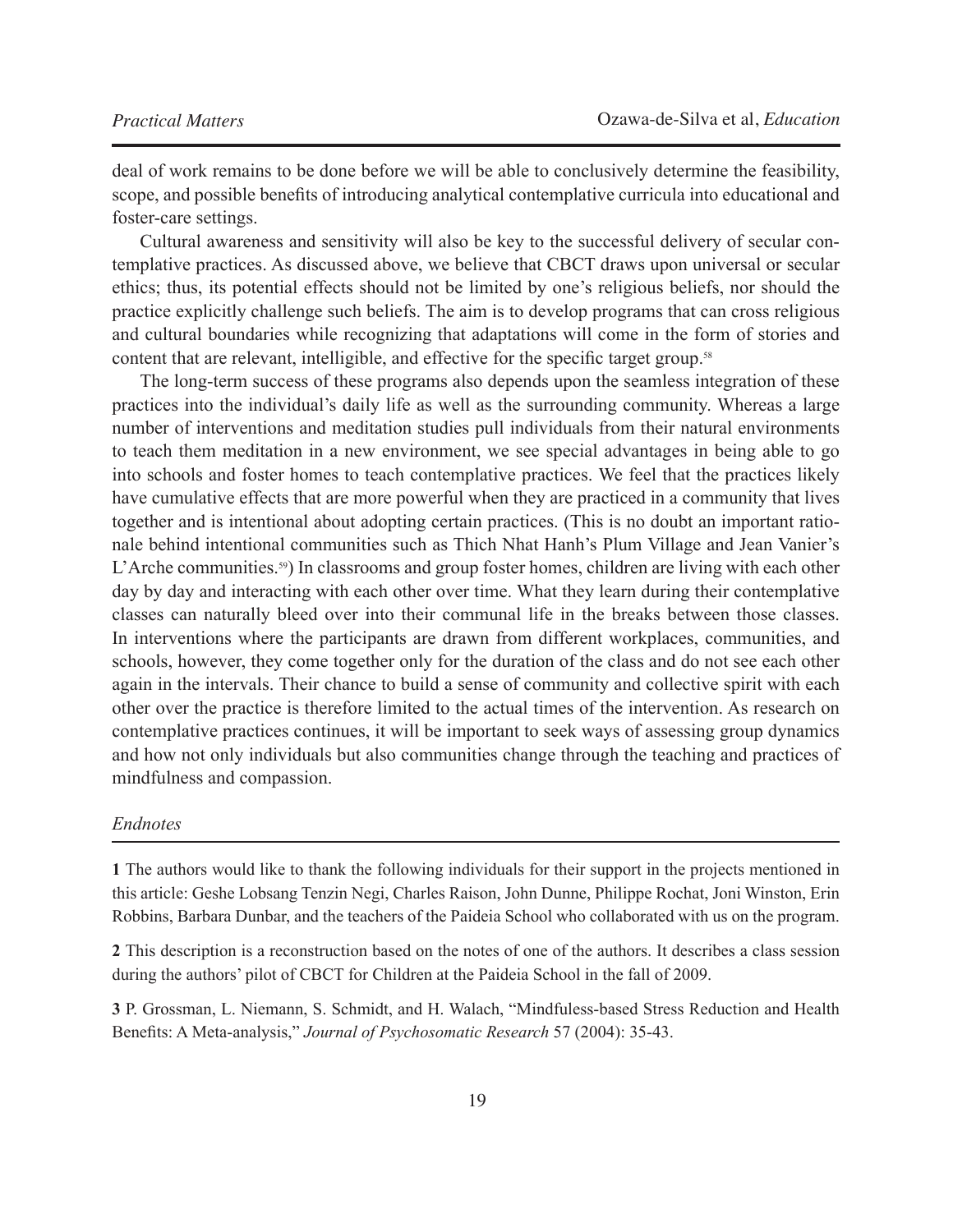**4** See Corey Keyes, "Promoting and Protecting Mental Health as Flourishing: A Complementary Strategy for Improving National Mental Health," *American Psychologist* 62, no. 2 (2007): 95–108 and Chikako Ozawa-de Silva, "Too Lonely To Die Alone: Internet Suicide Pacts and Existential Suffering in Japan." *Culture, Medicine, and Psychiatry* 32 no. 4 (2008), 516-55.

**5** Philippe Rochat's work on the early development of empathy, self/other distinctions, and social cognition suggests that from very early on we have a powerful need for affiliation that gives rise to a corresponding fear of social rejection and isolation. Rochat calls this "the basic affiliative need," and his intuitions, as laid out in his recent book [*Others in Mind: Social Origins of Consciousness* (Cambridge: Cambridge University Press, 2009)] support the idea that social connectivity is extremely important for human wellbeing from a very early age and throughout life.

**6** The Dalai Lama has played an important role in the development of this work and in the scientific study of contemplative practices in general, not least in his role as the central participant in the dialogues between leading scientists and contemplative practitioners that the Mind and Life Institute has organized since 1987. In one such dialogue in 2005, the Dalai Lama noted that Buddhism divided all forms of meditation into two categories, one of which is non-analytical (the meditator does not engage in analysis of an item or subject matter) and the other of which is analytical. Although most research being conducted on meditation at the time was restricted to non-analytical practices, such as mindfulness meditation, the Dalai Lama emphasized in this gathering the importance of employing the knowledge contained in the contemplative traditions of Buddhism and other religious traditions related to the mind and emotions and how to train them, in educational settings and in a secular form, for the purpose of developing a holistic education of both heart and mind. (*Mind and Life XIII: Investigating the Mind 2005. The Science and Clinical Applications of Meditation.* DVD*.* The Mind and Life Institute.) It should be noted that the differentiation between "analytical" and "non-analytical" styles of meditation practice in the Buddhist tradition is a contested one that differs along sectarian lines; it is also reasonable to think that mindfulness practices such as MBSR do employ analytical styles of meditation to some degree, although not necessarily in the same way as, or to the extent of, protocols such as CBCT. More work needs to be done on styles of meditative practice and how categories of practice indigenous to religious traditions can be understood in light of current scientific knowledge. For recent examples of work in this area, see Antoine Lutz, Heleen A. Slagter, John D. Dunne, and Richard J. Davidson, "Attention Regulation and Monitoring in Meditation," *Trends in Cognitive Sciences* 12, no. 4:163-169; and Antoine Lutz, John D. Dunne, and Richard J. Davidson, "Meditation and the Neuroscience of Consciousness: An Introduction," in *Cambridge Handbook of Consciousness*, eds. Philip Zelazo, Morris Moscovitch, and Evan Thompson (Cambridge: Cambridge University Press, 2007), 499-554.

**7** For work on teaching mindfulness to children, see Susan Kaiser-Greenland, *The Mindful Child: How to Help Your Kid Manage Stress and Become Happier, Kinder, and More Compassionate* (New York: Free Press, 2010); and Linda Lantieri, *Building Emotional Intelligence: Techniques to Cultivate Inner Strength in Children* (Boulder, CO: Sounds True, 2008).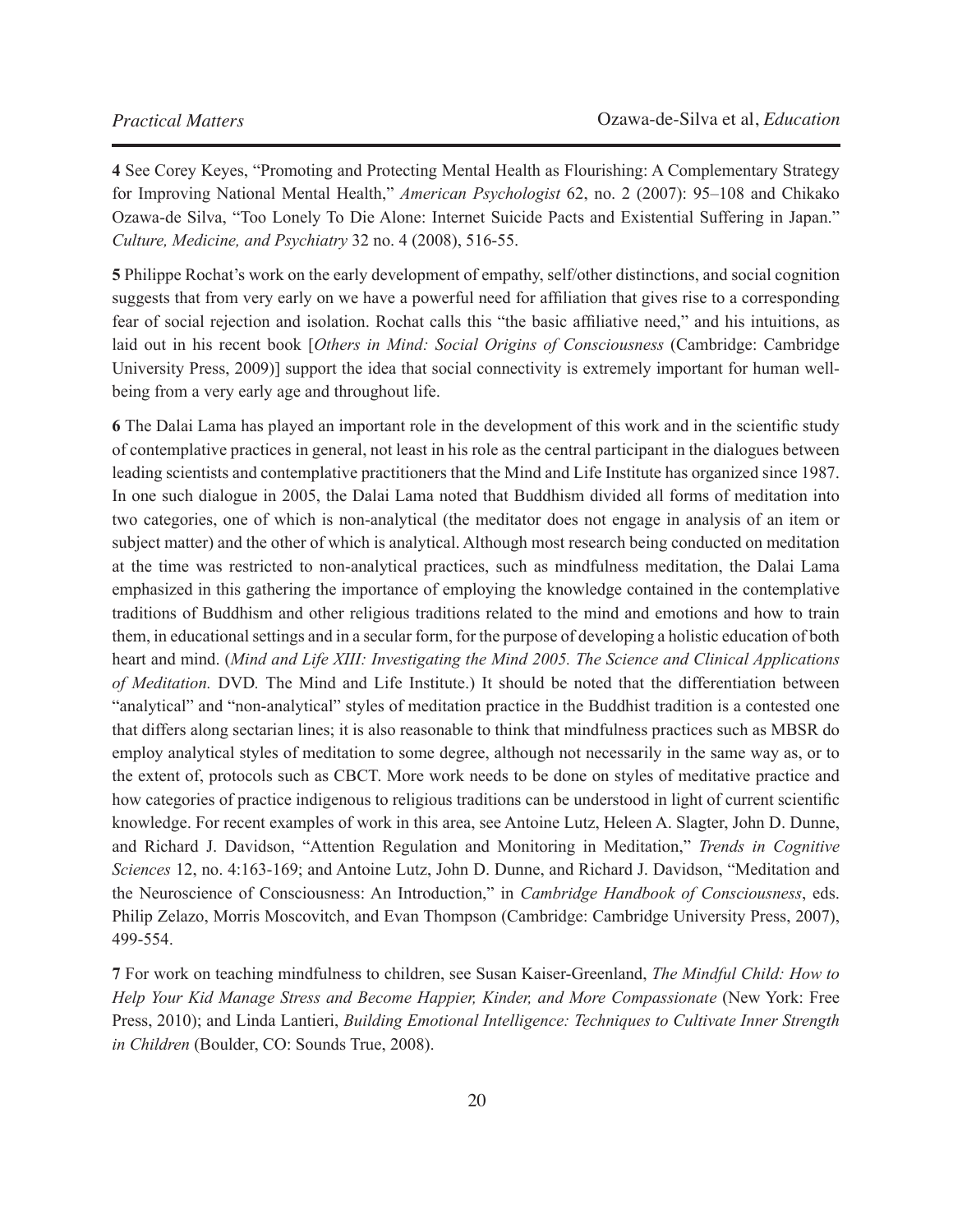**8** This attempt is related to the efforts of several scholars of religion in recent years to find ways to bridge the divide between the humanities and the sciences in the study of religion, religious experience, and religious practices and beliefs. For two recent and influential examples, see Edward Slingerland, *What Science Offers the Humanities: Integrating Body and Culture* (Cambridge: Cambridge University Press, 2008); and Ann Taves, *Religious Experience Reconsidered: A Building Block Approach to the Study of Religion and Other Special Things* (Princeton: Princeton University Press, 2009).

**9** For an intelligent commentary on this, see Thupten Jinpa, "Using Meditation to Gain Knowledge of Mental Reality," *Mandala*, December 2006/January 2007, http://www.mandalamagazine.org/archives/ mandala-issues-for-2006/december/using-meditation-to-gain-knowledge-of-mental-reality/.

**10** Jon Kabat-Zinn, *Coming to Our Senses* (New York: Hyperion, 2005), 26.

**11** Jon Kabat-Zinn, *Full Catastrophe Living: Using the Wisdom of Your Body and Mind to Face Stress, Pain, and Illness* (New York: Bantam Dell, 2000), 19.

**12** Jon Kabat-Zinn, *Wherever You Go, There You Are: Mindfulness Meditation in Everyday Life* (New York: Hyperion, 1994), 4.

**13** Kabat-Zinn, *Full Catastrophe*, 19. It has been pointed out that the "non-doing" approach to meditation training exemplified in MBSR may stem from, or have been influenced by, Buddhist traditions (such as the Japanese Zen tradition and the Tibetan Buddhist Dzogchen tradition) that stress the impossibility of achieving meditative realization through conscious effort. A rough parallel may exist in non-Buddhist Chinese thought as well; see Edward Slingerland, *Effortless Action: Wu-wei as Conceptual Metaphor and Spiritual Ideal in Early China* (Oxford: Oxford University Press, 2003). These traditions therefore advocate (often alongside or after a long period of conscious, effortful practice) a relaxation into a "natural state" that allows one's natural qualities to unfold and manifest. John Makransky has developed an approach to compassion meditation drawing from the Tibetan Dzogchen tradition and this notion of allowing innate compassion to manifest, rather than effortfully cultivating it; see John Makransky, *Awakening Through Love: Unveiling Your Deepest Goodness* (Boston: Wisdom Publications, 2007). A comparison and contrast of Makransky's method to CBCT would make for an intriguing study.

**14** S. L. Shapiro et al., "Mechanisms of Mindfulness," *Journal of Clinical Psychology* 62, no. 3 (2005): 373-86.

#### **15** Kabat-Zinn, *Full Catastrophe Living*.

**16** See J. Mark Williams, "Mindfulness and Psychological Stress," *Emotion* 10, no. 1 (2000): 1-7; J.M. Greeson, "Mindfulness Research Update: 2008," *Complementary Health Practice Review* 14, no. 1 [\(2009\):, 10-18; P.R. Goldin and J.J. Gross, "Effects of Mindfulness-based Stress Reduction \(MBSR\) on](mailto:?subject=)  Emotion Regulation in Social Anxiety Disorder," *Emotion* 10, no. 1 (2010): 83-91; and Erin L. Olivo, Brooke Dodson-Lavelle, Anava Wren, Y. Fang and Mehmet C. Oz, "Feasibility and Effectiveness of a Brief Meditation-Based Stress Management Intervention for Patients Diagnosed with or at Risk for Coronary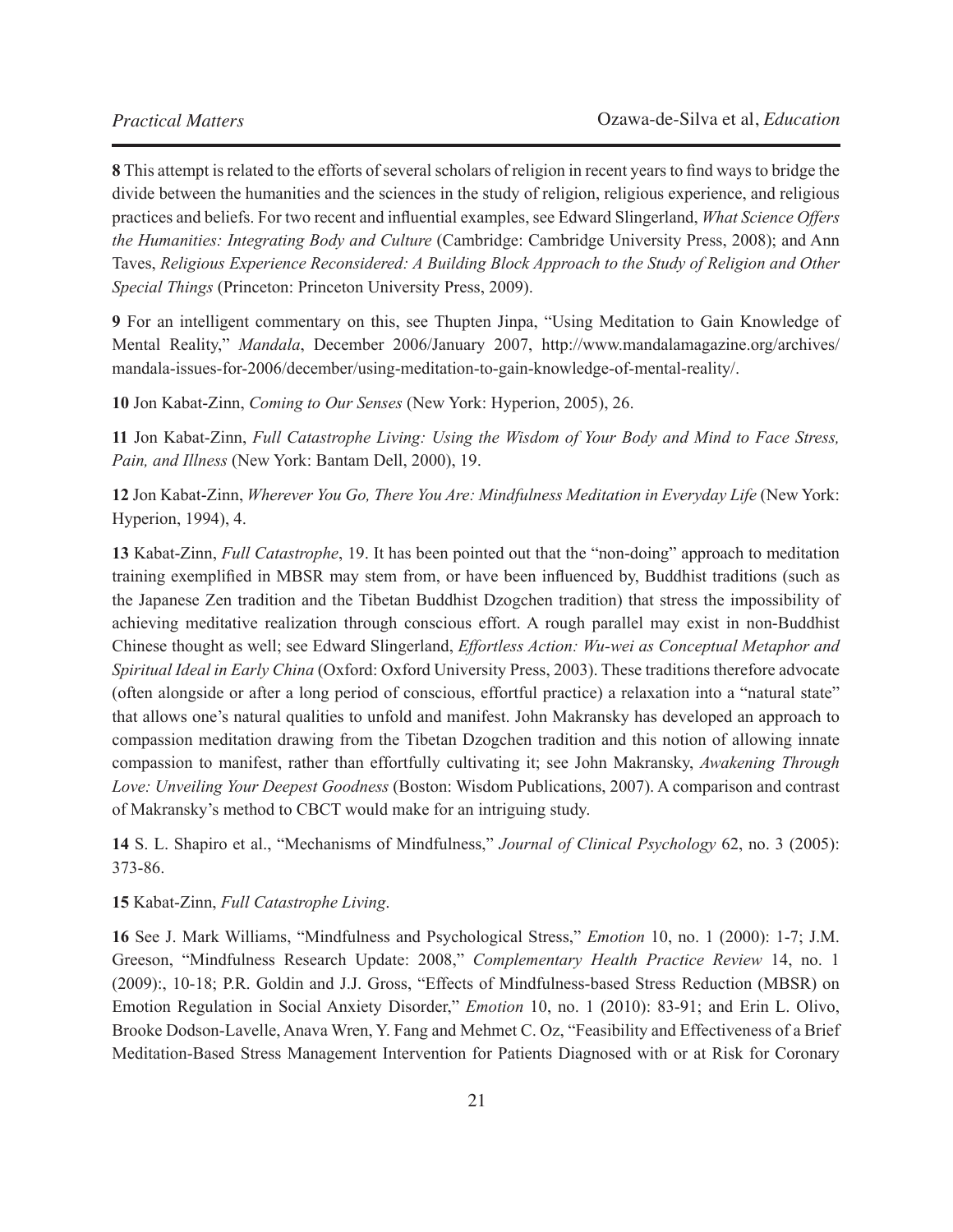Heart Disease: a Pilot Study," *Psychology, Health, and Medicine* 14, no. 5 (2009): 513-23.

**17** J. D. Teasdale, Z. V. Segal, V. A. Ridgeway, and J. M. Soulsby, "Prevention of Relapse/Recurrence in Major Depression by Mindfulness-Based Cognitive Therapy," *Prevention*, 68, no. 4 (2000): 616. As they explain, "MBCT is based on an integration of aspects of CBT [cognitive behavioral therapy] for depression (Beck et al., 1979) with components of the mindfulness-based stress reduction program (MBSR) developed by Kabat-Zinn and colleagues (e.g., Kabat-Zinn, 1990)."

**18** Ibid. See also J. D. Teasdale, Z. Segal, and J. M. G. Williams, "How Does Cognitive Therapy Prevent Depressive Relapse and Why Should Attentional Control (Mindfulness) Training Help?" *Behaviour Research and Therapy*, 33, no. 1 (1995): 25-39.

**19** John T. Cacioppo and Louise C. Hawkley, "Perceived Social Isolation and Cognition," *Trends in Cognitive Sciences* 13, no. 10 (2009): 447-454.

**20** Tadeus W. Pace, Lobsang Tenzin Negi, Teresa I. Sivilli, Michael J. Issa, Steven P. Cole, D. D. Adame, and Charles L. Raison, "Innate Immune, Neuroendocrine, and Behavioral Responses to Psychosocial Stress Do Not Predict Subsequent Compassion Meditation Practice Time," *Psychoneuroendocrinology* 35, no. 2 (2010): 310-315. Research has also shown that advanced compassion meditation practitioners are able to strongly induce EEG patterns previously associated with positive emotionality and enhanced adaptive immune functioning. Antoine Lutz, Lawrence L Greischar, Nancy B Rawlings, Matthieu Ricard, Richard J Davidson, "Long-term Meditators Self-induce High-amplitude Gamma Synchrony During Mental Practice," *Proceedings of the National Academy of Sciences of the United States of America 101, no. 46 (2004):* 16369. See also Antoine Lutz, J. Brefczynski-Lewis, T. Johnstone, and Richard J. Davidson, "Regulation of the Neural Circuitry of Emotion by Compassion Meditation: Effects of Meditative Expertise," *PLoS ONE* 3, no. 3 (2008): doi:10.1371/journal.pone.0001897.

**21** Or to borrow an analogy from Charles Raison, we can learn to reduce our immune response to perceived "pathogens" or "enemies."

**22** See, for example, the work of G. L. Engel, such as "The Clinical Application of the Biopsychosocial model, *American Journal of Psychiatry* 137 (1980): 535-544; and Ozawa-de Silva, "Too Lonely." The WHO, as early as 1948, defined health positively: "Health is a state of complete physical, mental and social well-being and not merely the absence of disease or infirmity." (Preamble to the Constitution of the World Health Organization as adopted by the International Health Conference, New York, 19-22 June, 1946; signed on 22 July 1946 by the representatives of 61 States [Official Records of the World Health Organization, no. 2, 100] and entered into force on 7 April 1948.) A fully-fleshed out biopsychosocial model of health, however, remains to be developed or adopted in any widespread manner, and in the absence of a clear working alternative, the biomedical model of health remains arguably quite predominant.

**23** The limitation of the current biomedical view of health, and its difficulty in accounting for the role of meaning and subjective experience, has much to do with its problematic conception of the mind-body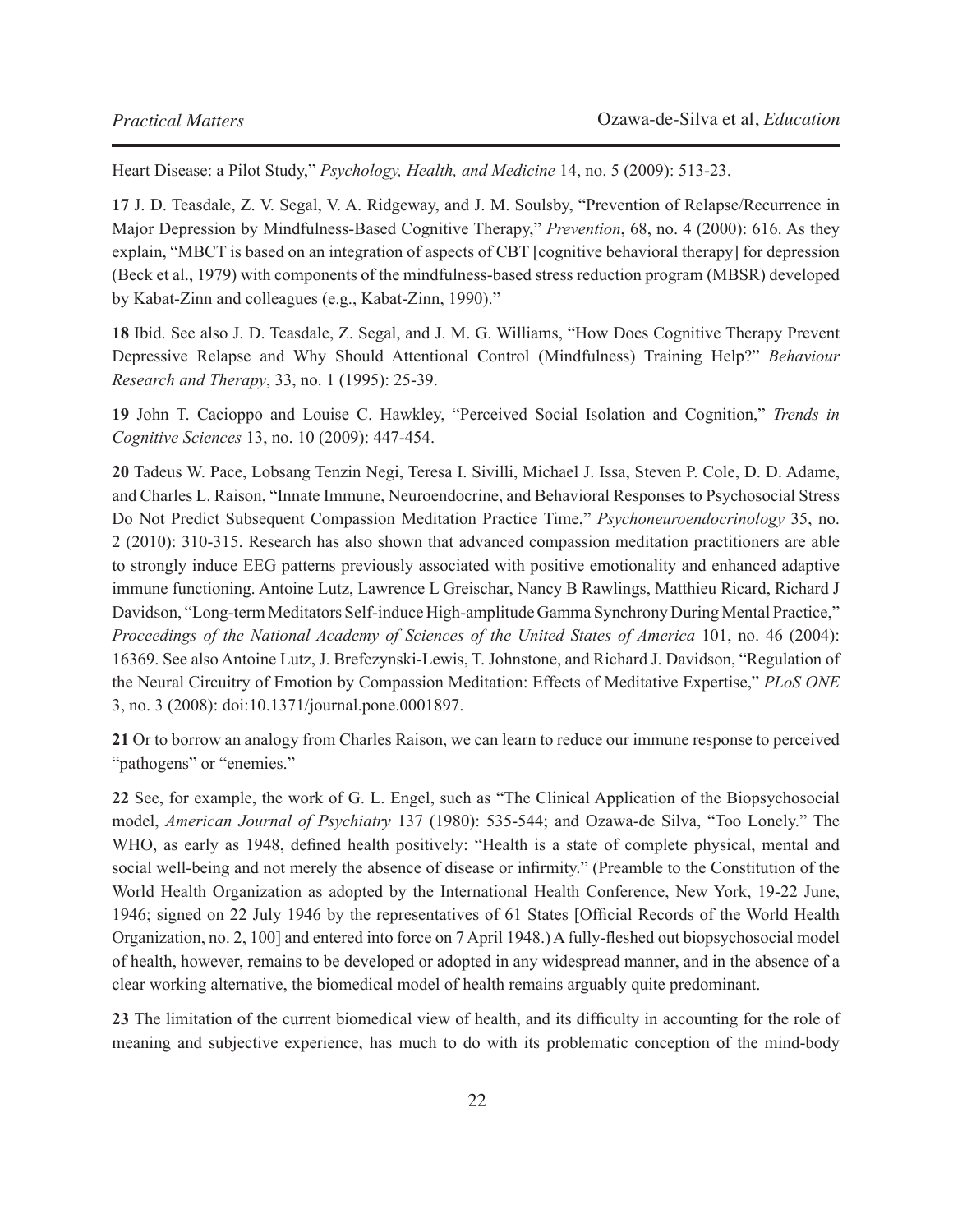relationship. Overcoming this problem will have a profound impact on the way contemplative practices are viewed. See Chikako Ozawa-de Silva and Brendan Ozawa-de Silva, "Neither Dualistic Nor Monistic: Mind/Body Theory and Practice in Tibetan Medicine and Buddhism," *Body & Society*, forthcoming; Daniel E. Moerman, *The Meaning Response: Rethinking the "Placebo Effect"* (New York: Cambridge University Press, 2002); and Chikako Ozawa-de Silva, "Beyond the Body/Mind? Japanese Contemporary Thinkers on Alternative Sociologies of the Body," *Body & Society* 8, no. 2 (2002): 21-38.

**24** For broader anthropological approaches to the question of human suffering that go beyond a narrow biomedical paradigm, see Arthur Kleinman, Veena Das, and Margaret Lock, eds, *Social Suffering* (Berkeley: University of California Press, 1997); Arthur Kleinman, *What Really Matters: Living a Moral Life Amidst Uncertainty and Danger* (New York: Oxford University Press, 2006); and Chikako Ozawa-de Silva, "Shared Death: Self, Sociality and Internet Group Suicide in Japan," *Transcultural Psychiatry* 47, no. 3 (2010), 392-418.

**25**See Keyes, "Promoting and Protecting"; Corey Keyes, "Mental Illness and/or Mental Health? Investigating Axions of the Complete State Model of Health," *Jounral of Consulting and Clinical Psychology* 73, no. 3 (2005): 539-548; and Corey Keyes, Satvinder S. Dhingra, and Eduardo J. Simones, "Positive Mental Health Predicts Future Mental Illness," unpublished manuscript.

#### **26** Jon Kabat-Zinn, *Full Catastrophe Living*.

**27** In fact, by encouraging us to rethink the mind-body connection and the role of the mind in physical wellbeing, meditation and other contemplative practices encourage us to re-think the very concept of placebo, a re-thinking that could lead to significant changes in our approach to medical care.

**28** See Peter Berger, *The Sacred Canopy: Elements of a Sociological Theory of Religion* (Anchor Books, 1990); and Robert C. Neville, ed., *The Human Condition: A Volume in the Comparative Religious Ideas Project* (Albany: SUNY Press, 2001).

**29** The Dalai Lama has been one of the most public figures calling for such a shift. See H.H. the Dalai Lama, *Ethics for the New Millenium* (New York: Riverhead Trade, 2001) and *The Universe in a Single Atom: The Convergence of Science and Spirituality* (New York: Broadway, 2006).

**30** For a recent account, see Ingolf U. Dalferth, "Post-secular Society: Christianity and the Dialectics of the Secular," *Journal of the American Academy of Religion* 78, no. 2 (2010): 317-345.

**31** H.H. the Dalai Lama, *Towards a True Kinship of Faiths* (New York: Doubleday, 2010).

**32** Amartya Sen, *The Argumentative Indian* (New York: Farrar, Straus, and Giroux, 2005), 21. He furthermore quotes the famous Indian Buddhist king Ashoka: "As Ashoka put it in the third century BCE: 'concord, therefore, is meritorious, to wit, hearkening and hearkening *willingly* to the Law of Piety as accepted by other people.' The form as well as the interpretation and understanding of secularism in India can be linked to the history of the acceptance of heterodoxy" (22).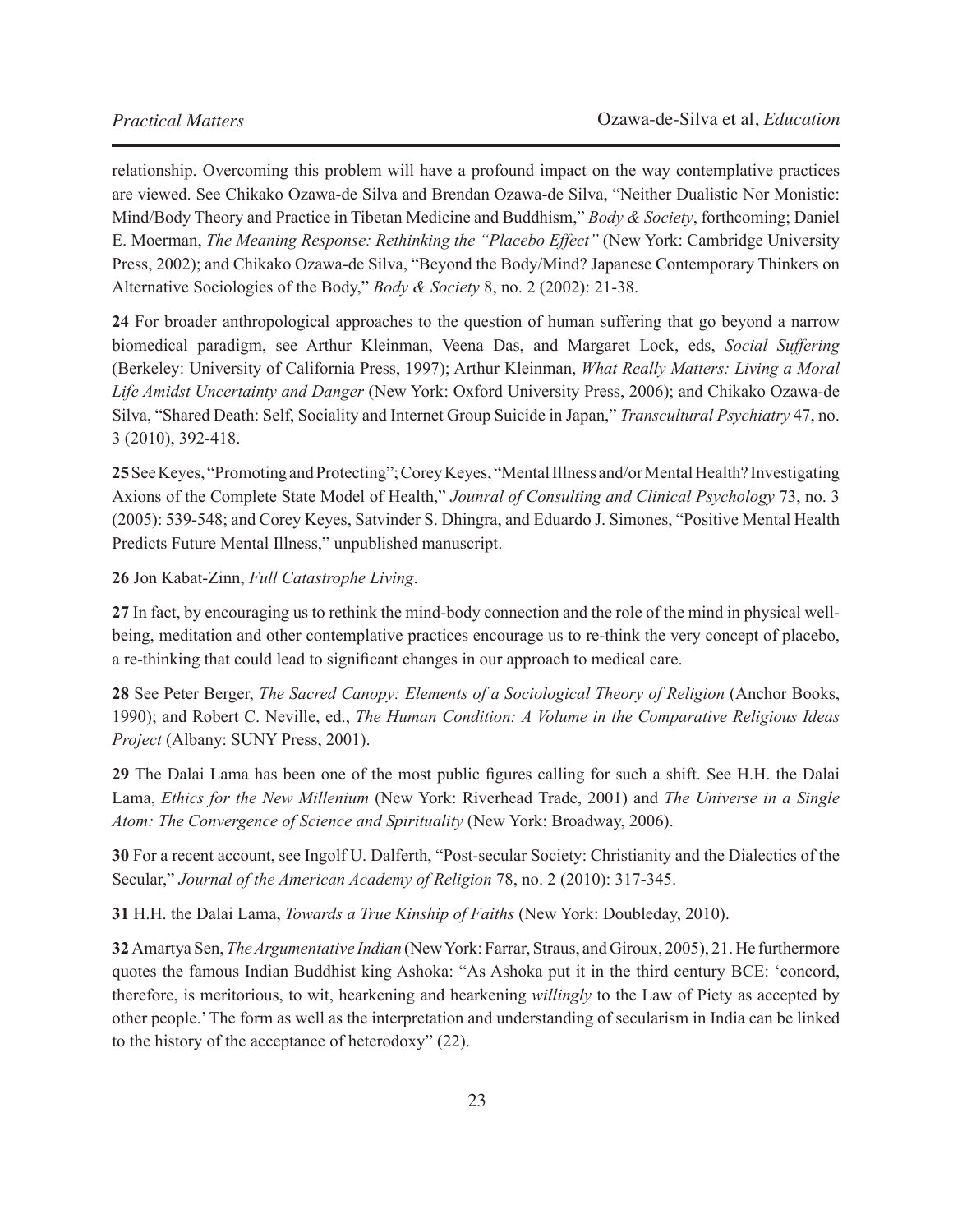33 For one recent vocal critic, see Stanley Fish, "Are There Secular Reasons?" *New York Times*, February 22, 2010, http://opinionator.blogs.nytimes.com/2010/02/22/are-there-secularreasons/?ref=global-home.

**34** H.H. the Dalai Lama, *Ethics of the New Millenium*, 22: "I believe there is an important distinction to be made between religion and spirituality. Religion I take to be concerned with faith in the claims to salvation of one faith tradition or another, an aspect of which is acceptance of some form of metaphysical or supernatural reality, including perhaps an idea of heaven or nirvana. Connected with this are religious teachings or dogma, ritual, prayer, and so on. Spirituality I take to be concerned with those qualities of the human spirit—such as love and compassion, patience, tolerance, forgiveness, contentment, a sense of responsibility, a sense of harmony—which bring happiness to both self and others. While ritual and prayer, along with questions of nirvana and salvation, are directly connected to religious faith, these inner qualities need not be, however. There is thus no reason why the individual should not develop them, even to a high degree, without recourse to any religious or metaphysical belief system. This is why I sometimes say that religion is something we can perhaps do without. What we cannot do without are these basic spiritual qualities."

**35** George Lindbeck, *The Nature of Doctrine: Religion and Theology in a Postliberal Age* (Philadelphia: Westminster Press, 1984).

**36** For example, Clifford Geertz, "Religion as a Cultural System," in *Anthropological Approaches to the Study of Religion*, ed. Michael Banton (London: Tavistock Publications, 1966), 1-46; and Pascal Boyer, *Religion Explained: The Evolutionary Origins of Religious Thought* (New York: Basic Books, 2001).

**37** For a full treatment of the idea of "secular ethics," see H.H. the Dalai Lama, *Ethics for the New Millenium*.

**38** Bo Vinnerljung, "Suicide Attempts and Severe Psychiatric Morbidity among Former Child Welfare Clients—a National Cohort Study." *Journal of Child Psychology and Psychiatry* 47, no. 7 (2006): 723-33.

**39** Joseph A. Durlak and Roger P. Weissberg, "The Impact of After School Programs That Promote Personal and Social Skills," Collaborative for Academic, Social, and Emotional Learning (CASEL), 2007.

**40** Thupten Jinpa, *Mind Training: The Great Collection* (Somerville, MA: Wisdom Publications, 2006), 1-2.

**41** Research on neuroplasticity suggests that attention is a key factor in creating new neural pathways and strengthening established ones. For highly readable accounts surveying this research, see Sharon Begley, *Train Your Mind, Change Your Brain* (New York: Ballantine Books, 2007); and Norman Doidge, *The Brain that Changes Itself* (New York: Viking, 2007).

**42** Geshe Lobsang Tenzin Negi, *Compassion Meditation Protocol.* (unpublished handbook, August, 2009), 4.

**43** Jinpa, *Mind Training*, 359. The single source, here, is a self-centered perspective that ignores the needs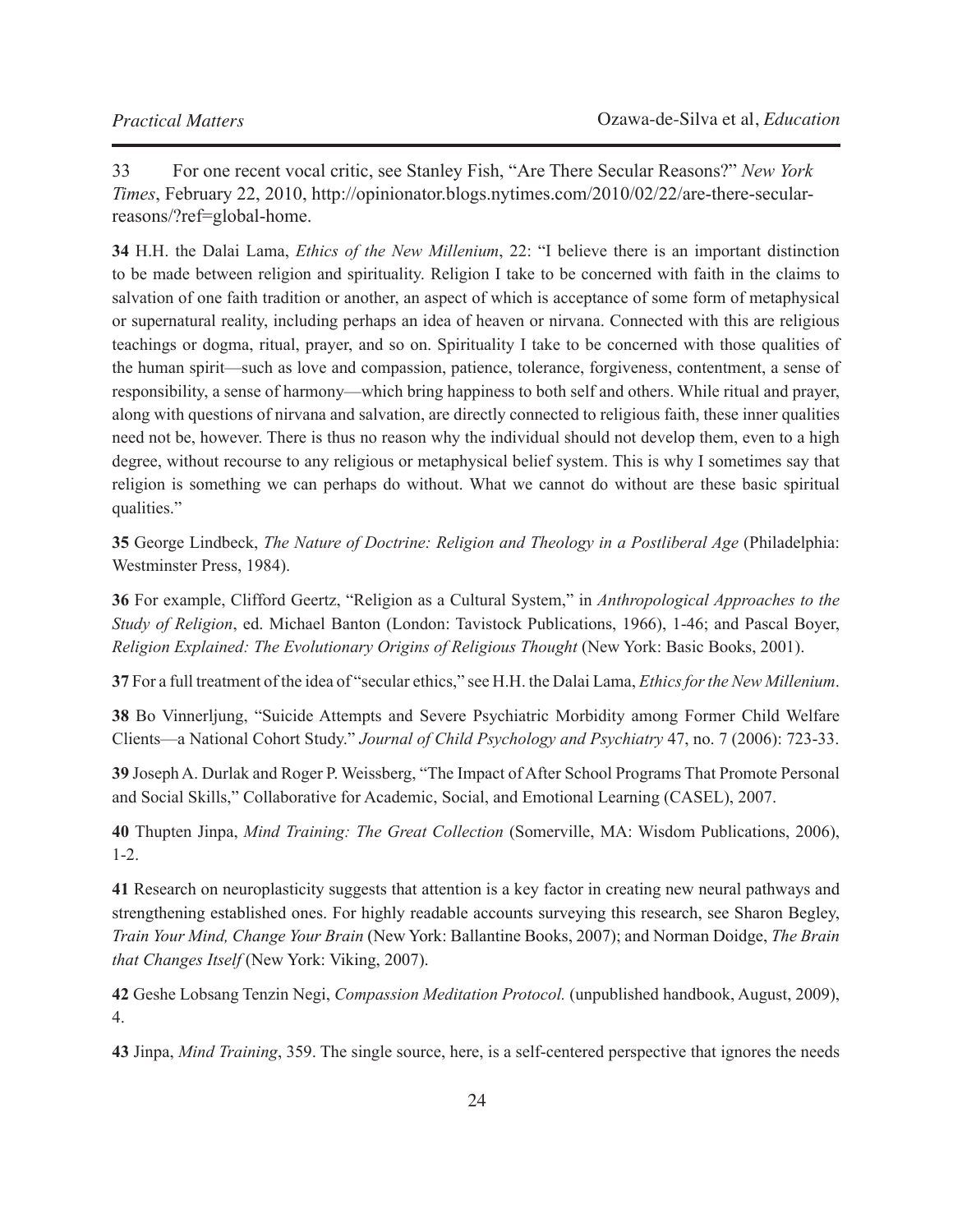of others. When elaborated, we would say that some of the specific new perspectives that *lojong* offers, all of which are incorporated into the CBCT program, include the following: (1) experiences of suffering and happiness do not just depend on external stimuli but on internal mental states (which cause immediate experiences of well-being or suffering when they arise, and which also propel concordant actions that are helpful or harmful to oneself and others, leading to future happiness or suffering); (2) increased freedom from destructive emotions therefore results in increased happiness and less suffering, both in the shortterm (due to not experiencing the destructive emotions) and in the long-term (due to not experiencing the results of harmful actions taken when under the power of destructive emotions); (3) emotions and other mental states are not permanent but change momentarily and can be transformed with practice; (4) a strong determination to free oneself from negative emotions helps one to achieve this; (5) in wanting happiness and to be free from suffering, we and all other beings are alike; (6) we depend on others for everything we enjoy and exist in a web of interdependence with others and the world; (7) recognizing our sameness with others and how we benefit from them decreases the illusion of distance we feel and leads to gratitude and affection; (8) affection should be impartial/unbiased towards others, since bias is ultimately unjustified and does not benefit even those we prefer/loved ones; (9) when we combine insight into suffering (1-2) and closeness and affection to others (7-8) we recognize that others are suffering and naturally wish for them to be happy, which is wishing compassion; (10) when this is strengthened it becomes aspiring compassion (May they be free from suffering); (11) when this is supplemented by taking responsibility for others and becomes active, this becomes engaged compassion (I will do whatever I can to alleviate their suffering).

#### **44** See Negi, *Compassion*, 2-3.

**45** As the Dalai Lama notes in a dialogue with the psychologist Paul Ekman, "What is more crucial for the practice of compassion is the other type [of lovingkindness]. It is translated as a sense of *connectedness*, a sense of endearment to others, where the idea is cultivating a state of mind that makes the sight of others' suffering unbearable to you. Cultivation of that is the crucial component of compassion. It is said that the stronger this sense of connectedness, the greater your feeling of unbearableness when you see others suffer. . . . When you reach that state of mind, then others are seen almost as an extension of yourself, as part of you." In H.H. the Dalai Lama and Paul Ekman, *Emotional Awareness: Overcoming the Obstacles to Psychological Balance and Compassion* (New York: Times Books, 2008), 163. One should be wary, however, of equating CBCT with a purely analytical or cognitive approach that does not employ affective states at all. Traditional *lojong* practices contain elements that evoke powerful affective states (for example, love and gratitude towards one's mother) that are then extended out towards others, similar to contemporary lovingkindness (*metta*) styles of practice. These are also incorporated into CBCT.

**46** J. Payton, R. P. Weissberg, J. A. Durlak, A. B. Dymnicki, R. D. Taylor, K. B. Schellinger, and M. Pachan, "The Positive Impact of Social and Emotional Learning for Kindergarten to Eighth-grade Students: Findings from Three Scientific Reviews," CASEL, 2008.

**47** We are aware that experiences at the Paideia School, which is a unique private school in the southeastern United States that employs a nontraditional pedagogical approach, may not necessarily translate to other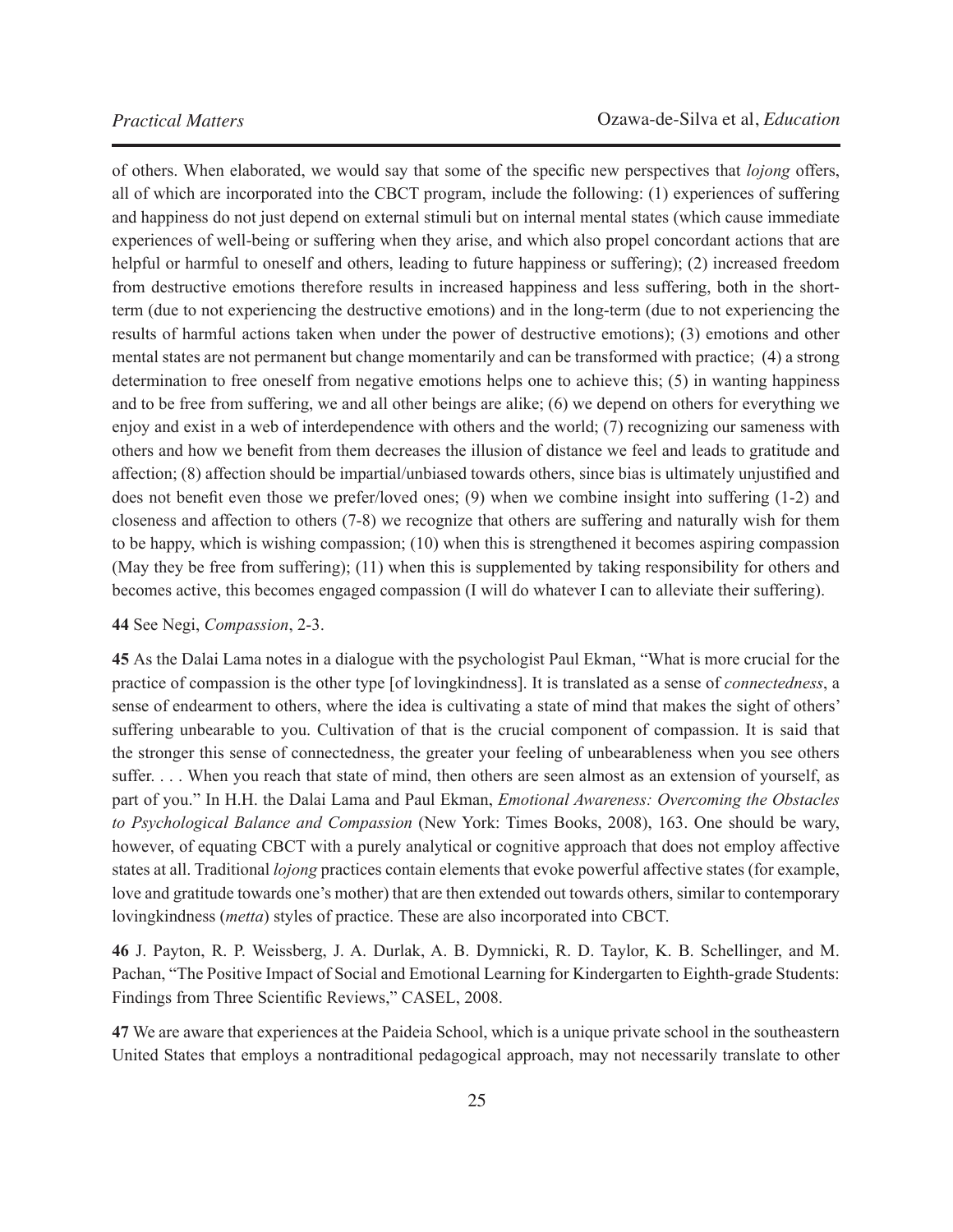school environments. We intend to explore the program in other school environments, including public schools.

**48** For a list of some important subcomponents, see note 34.

**49** For example, children separated from their parents for their own protection (i.e., from bombing) during World War II showed higher rates of depression, anxiety, and heart disease as adults than did children who remained with their mothers and were subjected to wartime hostilities. Remarkably, studies in animals show that infants will voluntarily withstand significant physical pain to remain in contact with their mothers, consistent with a phenomenon in human children known as abusive attachment that is frequently seen in foster children. A. K. Pesonen, K. Räikkönen, K. Heinonen, E. Kajantie, T. Forsén, and J. G. Eriksson, "Depressive Symptoms in Adults Separated from Their Parents as Children: A Natural Experiment During World War II," *American Journal of Epidemiology* 166, no. 10 (2007): 1126-1133.

**50** "Subjectivity" is a decidedly complex term with varied usage across disciplines. Here, we employ it in a way most closely aligned with recent anthropological discourse by figures such as Tanya Luhrmann, Sherry Ortner, Joao Biehl, and Arthur Kleinman. Subjectivity is now being investigated with greater interest in anthropology, and, as Biehl et al. note, "Once the door to the study of subjectivity is open, anthropology and its practitioners must find new ways to engage particularities of affect, cognition, moral responsibility, and action." Joao Biehl, Byron Good, and Arthur Kleinman, *Subjectivity: Ethnographic Investigations* (Berkeley: University of California Press, 2007), 1. Contemplative practices such as CBCT clearly provide a rich field for the study of subjectivity and for the transformation of subjectivity. As Biehl et al. write, "By attending to subjectivity in ethnographic terms and in comparative social analysis, we encounter the concrete constellations in which people forge and foreclose their lives around what is most at stake. Examination of the complex ways in which people's inner states reflect lived experience within everyday worlds as well as within temporary spaces and transitions—moments of crisis and states of exception—can disturb and enlarge presumed understandings of what is socially possible and desirable. What is life for? What is an adequate life? Such study also helps us understand what psychological processes are about" (Ibid., 5). See also Tanya Luhrmann, "Subjectivity," *Anthropological Theory*, 6 (2006): 345-361; and Sherry B. Ortner, "Subjectivity and Cultural Critique," *Anthropological Theory*, 5 (2005): 31-52. For more on this usage of subjectivity and its connection with the study of contemplative practices, see Chikako Ozawa-de Silva and Brendan Ozawa-de Silva, "Secularizing Religious Practices: A Study of Subjectivity and Existential Transformation in Naikan Therapy," *Journal for the Scientific Study of Religion* 49, no. 1 (2010): 147–161.

**51** Although fully articulating this model lies beyond the scope of the present article, it is based on the inhibition and enhancement effects created by interactions between cognition, affect, and body activity. These effects are summarized in an excellent and readable way in Lawrence W. Barsalou, Paula M. Niedenthal, Aron K. Barbey, and Jennifer A. Ruppert, "Social Embodiment," *The Psychology of Learning and Motivation* 43 (2003): 43-92. The model of embodied cognitive logics draws upon this work and expands upon it in two ways: by applying it to contemplative practices and by exploring the ways a single complex embodied cognitive-affective state may strengthen or inhibit a subsequent state. For example, how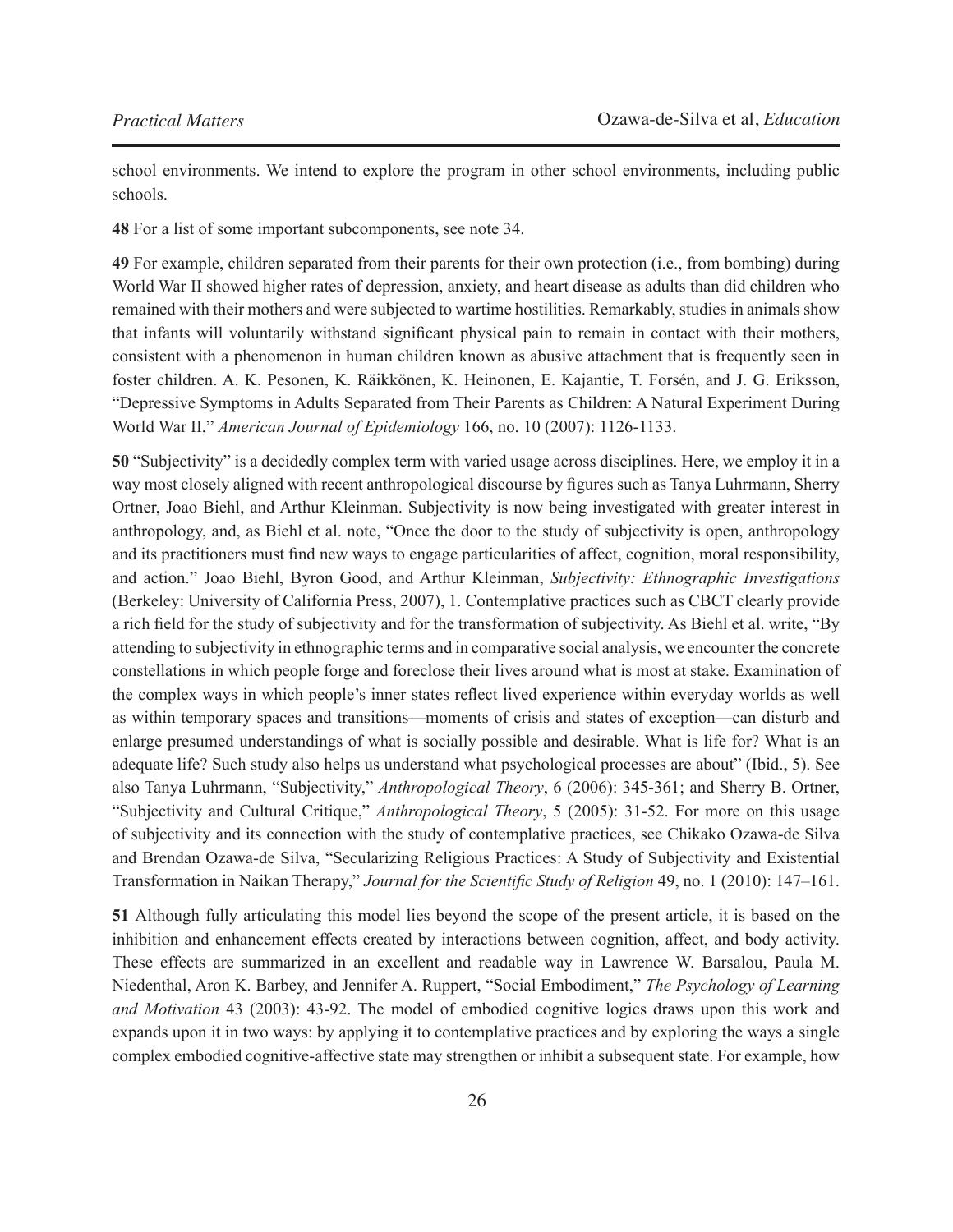reflecting deeply upon what others have given oneself (as in the case of Naikan practice) triggers feelings of gratitude and the wish to return something to those others and increases a sense of closeness and affection to those others (Ozawa-de Silva and Ozawa-de Silva, "Secularizing Religious Practices"). It is therefore built on a key assumption that would benefit from empirical study: that the low-level and typically unconscious processing interactions between affect, cognition, and body states seen in social embodiment studies will also play a role in higher cognition and the types of phenomena of interest to scholars of religious practices and religious ritual. It is of course a basic tenet of most embodied theories of cognition (such as Barsalou's) that higher cognition is not entirely set apart from lower-level modality-specific processing. For related work on embodied cognition that bears relevance to humanities and the social sciences, see George Lakoff and Mark Johnson, *Metaphors We Live By* (Chicago: University of Chicago Press, 1980); Andy Clark, *Supersizing the Mind* (Oxford: Oxford University Press, 2008); and Edward G. Slignerland, *What Science Offers the Humanities: Integrating Body and Culture* (Cambridge: Cambridge University Press, 2008).

**52** Although not yet contained in his written works to our knowledge, the authors have heard the Dalai Lama mention this threefold division on numerous occasions in the past few years. See, for example, "His Holiness the Dalai Lama Encourages Buddhism-Science Dialogues," TibetCustom, August 15, 2010, http:// www.tibetcustom.com/article.php/20100517090621970).

**53** The Dalai Lama often identifies this particular empirically-minded, investigative, and scholarly strain of the Buddhist tradition as the "Nalanda tradition," a reference to the ancient Indian Buddhist university of Nalanda, which housed many of the exemplars of this tradition.

**54** History, the Dalai Lama seems to argue, is full of examples of knowledge being taken from one tradition and made use of in another.

**55** See Ozawa-de Silva and Ozawa-de Silva, "Secularizing Religious Practices"; and Chikako Ozawa-de Silva, "Demystifying Japanese Therapy: An Analysis of Naikan and the Ajase Complex through Buddhist Thought," *Ethos* 35, no. 4 (2007): 411-446.

**56** The emerging research on moral emotions is promising, however. See Walter Sinnott-Armstrong, ed., *Moral Psychology*, 3 vols. (Cambridge, Mass: MIT Press, 2008) as well as Robert A Emmons, *Thanks! How the New Science of Gratitude Can Make You Happier* (Boston: Houghton Mifflin, 2007).

**57** As Slingerland writes, "neither postmodernism nor existentialism would deny human physical commonalities. What they *do* deny, though, is the existence of human commonalities at the level of meaning—human bodies as inert physical objects may be subject to a common set of laws, but this has little to do with the lived world of human significance. It is this latter world that is culturally constructed . . . and despite vague animal preferences for cereal over cardboard or cherries over stones, it is this constructed world of human mediated experience that is all that we are really in touch with." Edward Slingerland, "The Study of Religion in the Age of Cognitive Science," *Journal of the American Academy of Religion* 76, no. 2 (2008): 381.